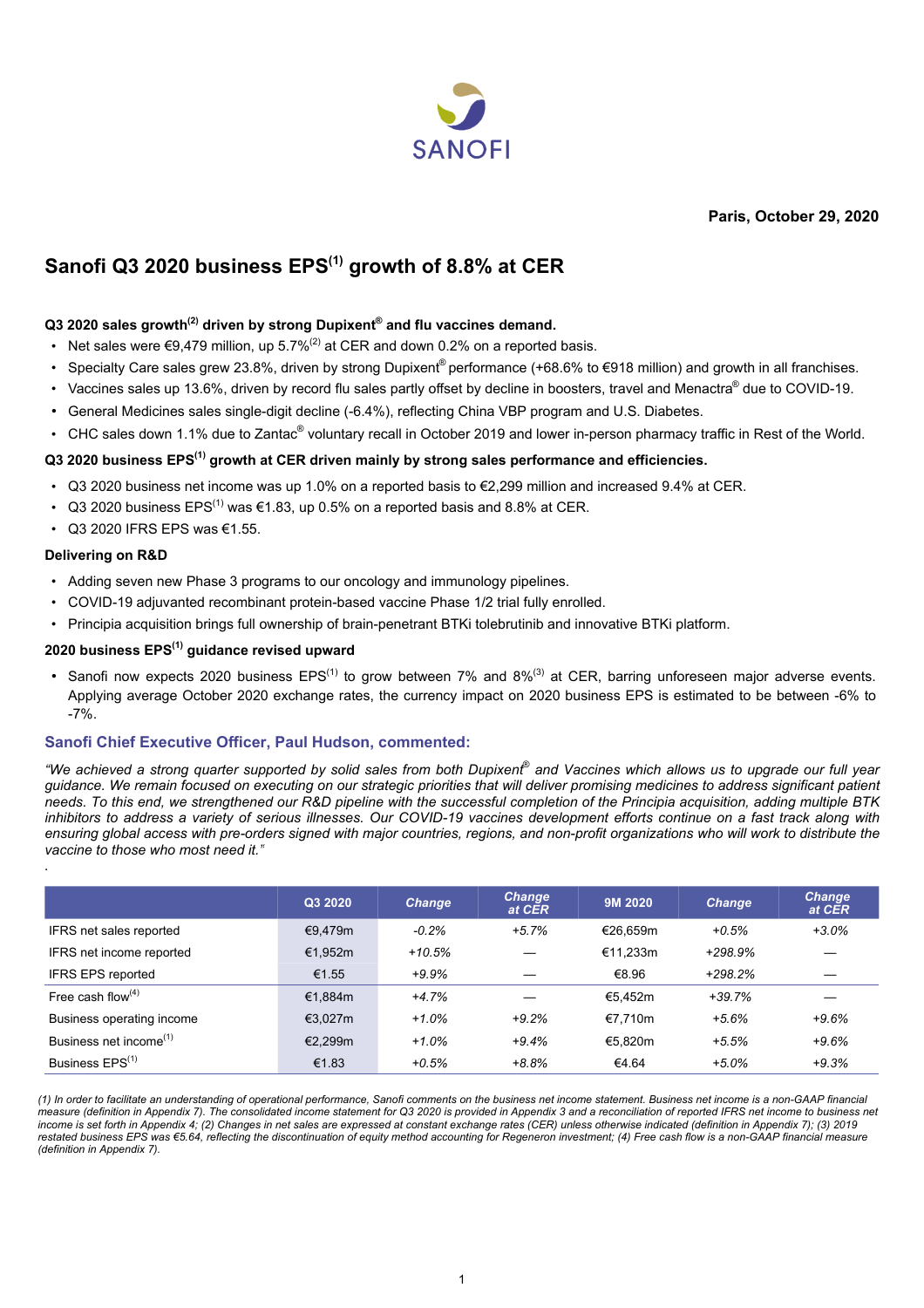# **2020 third-quarter and first nine months Sanofi sales**

----------------------------

----------------------------

*Unless otherwise indicated, all percentage changes in sales in this press release are stated at CER<sup>1</sup>*

In the third quarter of 2020, Sanofi sales were €9,479 million, down 0.2% on a reported basis. Exchange rate movements had a negative effect of 5.9 percentage points, mainly driven by the decrease of the U.S. dollar, Brazilian real, Turkish lira, Argentine and Mexican pesos, Russian ruble and Chinese yuan. At CER, Sanofi sales increased 5.7%.

In the first nine months of 2020, Sanofi sales reached €26,659 million, up 0.5% on a reported basis. Exchange rate movements had a negative effect of 2.5 percentage points. At CER, Sanofi sales were up 3.0%.

# **Global Business Units**

**Third-quarter 2020 net sales by Global Business Unit (€ million; % of total sales)**



**Third-quarter 2020 net sales by geographic region (€ million; % of total sales)**



# **2020 third-quarter and first nine months business operating income**

Third-quarter **business operating income** (BOI) increased 1.0% to €3,027 million. At CER, BOI increased 9.2%. The ratio of BOI to net sales increased 0.3 percentage points to 31.9% versus the prior year. In the first nine months, BOI increased 5.6% to €7,710 million. At CER, BOI increased 9.6%. The ratio of business operating income to net sales increased 1.4 percentage points to 28.9%.

<sup>1</sup> *See Appendix 7 for definitions of financial indicators.*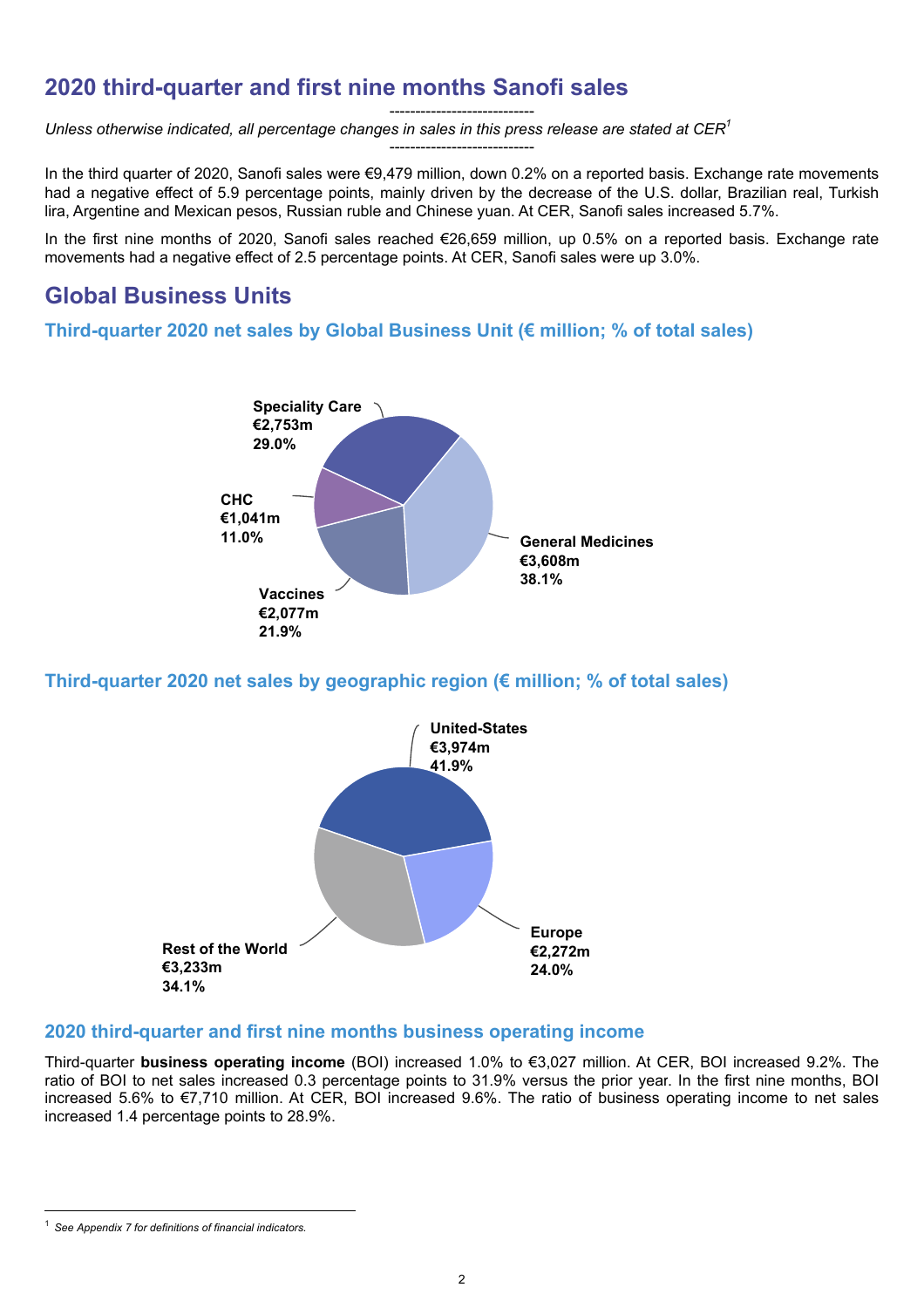# **Pharmaceuticals**

Third-quarter 2020 Pharmaceutical sales increased 4.5% to €6,361 million, with double-digit growth of the Specialty Care portfolio mainly driven by the strong performance of Dupixent® which largely offset lower sales in General Medicines due to pricing pressures from the VBP (volume-based procurement) program in China and the Diabetes franchise in the U.S. First nine months Pharmaceuticals sales increased 3.3% to €19,381 million driven by the strong performance of Specialty Care.

# **Specialty Care**

## **Dupixent**

| Net sales ( $\epsilon$ million) | Q3 2020 | Change'<br>at CER | 9M 2020 | Change<br>at CER |
|---------------------------------|---------|-------------------|---------|------------------|
| Total Dupixent <sup>®</sup>     | 918     | $+68.6%$          | 2.552   | $+83.5%$         |

**Dupixent**® (collaboration with Regeneron) generated sales of €918 million in the third quarter (up 68.6%). In the U.S., Dupixent® sales of €725 million (up 67.7%) were driven by continued strong demand in atopic dermatitis (AD) in adult and adolescent patients, rapid adoption in children aged 6 to 11 years (approved in May 2020) and continued uptake in asthma. Dupixent® total prescriptions (TRx) increased 80% (*year-over-year*) and new-to-brand prescriptions (NBRx) grew 25% despite fewer in-person physician visits which remain below the pre-COVID level. In Europe, third-quarter Dupixent $^{\circledR}$ sales grew 73.2% to €97 million reflecting continued growth in AD in key countries and additional launches in asthma in other European markets. In Japan, sales were €48 million (up 31.6%), where strong demand was moderated by the government price decrease implemented in April 2020. Dupixent<sup>®</sup> was approved in China for the treatment of adults with moderate-to-severe AD in June and more than 1,100 patients have already been treated. First nine months Dupixent® sales reached €2,552 million, up 83.5% reflecting increased penetration into eligible AD and asthma populations as well as expansion in additional geographies and new indications in younger populations.

## **Multiple Sclerosis/Neurology/Other Inflammation & Immunology**

| Net sales $\overline{\epsilon}$ million)      | Q3 2020 | <b>Change</b><br>at CER | 9M 2020 | <b>Change</b><br>at CER |
|-----------------------------------------------|---------|-------------------------|---------|-------------------------|
| Aubagio <sup>®</sup>                          | 505     | $+6.7%$                 | 1.573   | +13.0%                  |
| Lemtrada <sup>®</sup>                         | 24      | $-56.1%$                | 92      | -58.3%                  |
| Kevzara <sup>®</sup>                          | 59      | $+28.6%$                | 176     | +35.9%                  |
| Total Multiple Sclerosis/ Neurology/Other I&I | 588     | $+2.5%$                 | 1.841   | $+5.7%$                 |

Third-quarter and first nine months **Multiple Sclerosis/Neurology/Other I&I** sales increased 2.5% (to €588 million) and 5.7%, respectively driven by Aubagio® and Kevzara® sales growth.

**Aubagio**® sales increased 6.7% in the third quarter to €505 million, driven by Europe (up 15.4%), mainly benefiting from demand growth and a price increase in Germany. In the U.S., Aubagio® sales grew 2.8% reflecting continued strong adherence and pricing benefit, which offset the unwinding of COVID-19 related patient stocking and lower new patient starts. In the first nine months, Aubagio® sales increased 13.0% mainly driven by stronger demand and price increases in the U.S and Germany.

Third-quarter and first nine months **Lemtrada**® sales decreased 56.1% (to €24 million) and 58.3%, respectively, primarily due to the COVID-19 pandemic, which has led to a decrease in infused immune reconstitution therapies such as Lemtrada<sup>®</sup>.

Third-quarter and first nine months **Kevzara**® (collaboration with Regeneron) sales were up 28.6% (to €59 million) and 35.9%, respectively, reflecting launch dynamics and modest COVID-19 impact.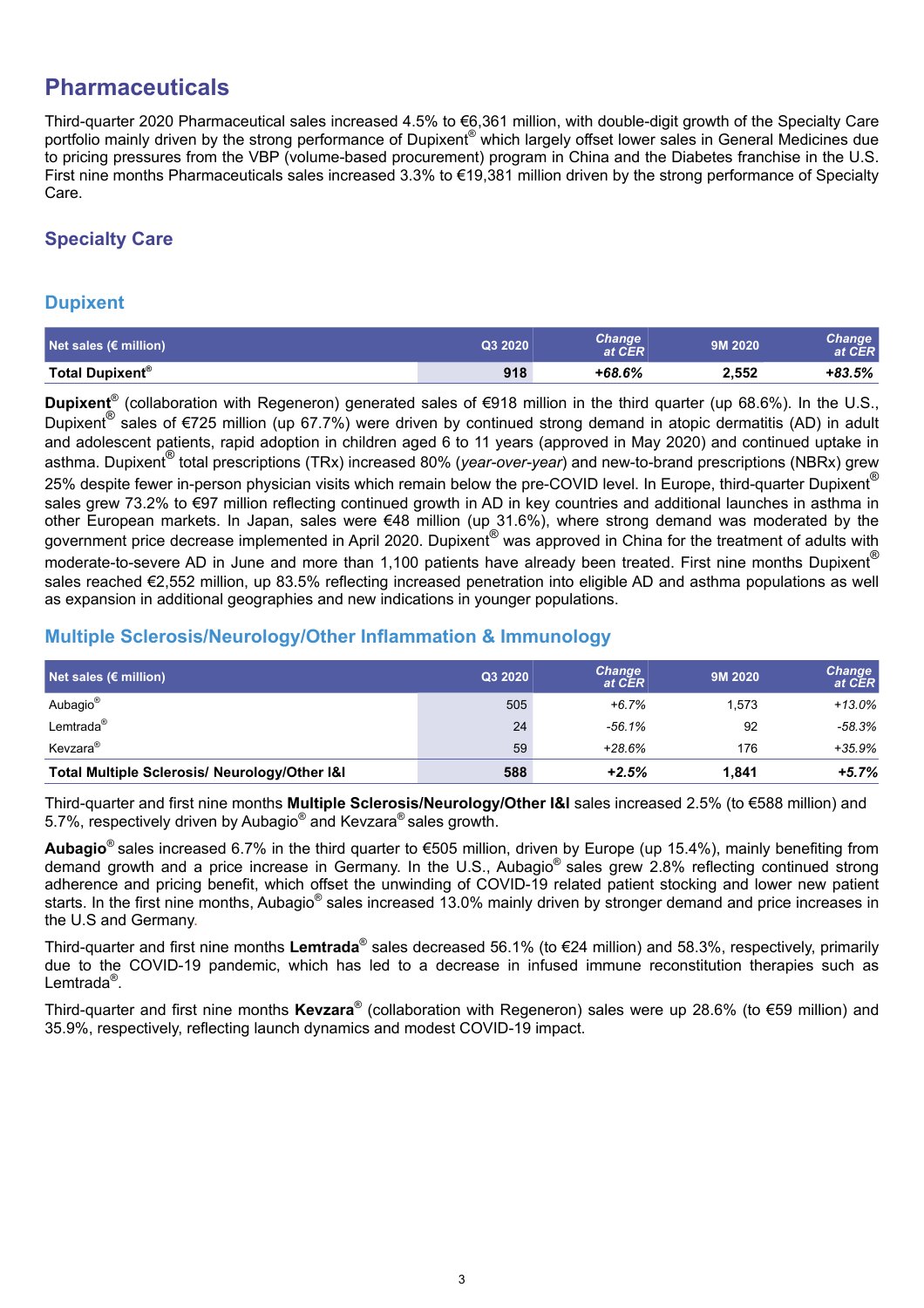# **Rare Disease**

| Net sales ( $\varepsilon$ million)           | Q3 2020 | <b>Change</b><br>at CER | 9M 2020 | <b>Change</b><br>at CER |
|----------------------------------------------|---------|-------------------------|---------|-------------------------|
| Myozyme <sup>®</sup> / Lumizyme <sup>®</sup> | 241     | $+11.5%$                | 713     | $+6.8%$                 |
| Fabrazyme®                                   | 204     | $+6.4%$                 | 617     | $+4.7%$                 |
| Cerezyme <sup>®</sup>                        | 162     | $+6.0%$                 | 530     | $+5.8%$                 |
| Aldurazyme®                                  | 55      | $+20.4%$                | 177     | $+7.1%$                 |
| Cerdelga <sup>®</sup>                        | 60      | $+18.9%$                | 175     | $+17.2%$                |
| <b>Others Rare Disease</b>                   | 23      | $+4.3%$                 | 65      | $+4.8%$                 |
| <b>Total Rare Disease</b>                    | 745     | $+9.7%$                 | 2.277   | $+6.7%$                 |

In the third quarter, **Rare Disease** sales increased 9.7% to €745 million, reflecting favorable order phasing in Rest of the World and partial COVID-19 recovery largely in the U.S. First nine months Rare Disease sales increased 6.7% driven by Rest of the World.

Third-quarter **Cerezyme**® sales increased 6.0% to €162 million, primarily due to favorable order phasing in the Rest of the World. Third-quarter **Cerdelga**® sales increased 18.9% to €60 million driven by patient accruals largely in the U.S. (up 20.0%). Sales of the **Gaucher** franchise (Cerezyme® + Cerdelga® ) increased 9.0% (to €222 million) in the third quarter and 8.4% in the first nine months mainly driven by favorable order phasing and new patient accruals in the Rest of the World.

Third-quarter **Myozyme® /Lumizyme**® sales increased 11.5% to €241 million supported by new patient accruals, patients returning to treatment, and inventory build in the U.S. as well as favorable order phasing in Rest of the World. First nine months Myozyme<sup>®</sup>/Lumizyme<sup>®</sup> sales increased 6.8% driven by new patient accruals in the U.S. and Rest of the World.

Third-quarter **Fabrazyme**® sales increased 6.4% to €204 million reflecting patients returning to treatment in the U.S. and sales growth in the Rest of the World despite competition and price reduction in Japan. Fabrazyme® was launched in China in May and is the first treatment for Fabry disease to be approved in China. First nine months Fabrazyme<sup>®</sup> sales were up 4.7%, reflecting new patient accruals in the U.S. and Europe, partially offset by COVID-19 impact.

# **Oncology**

| Net sales $\overline{\epsilon}$ million) | Q3 2020 | <b>Change</b><br>at CER | 9M 2020 | <b>Change</b><br>at CER |
|------------------------------------------|---------|-------------------------|---------|-------------------------|
| Jevtana <sup>®</sup>                     | 134     | $+16.0%$                | 405     | $+14.0%$                |
| Fasturtec <sup>®</sup>                   | 42      | $+29.4%$                | 114     | $+16.2%$                |
| Libtayo®                                 | 21      | $+425.0%$               | 48      |                         |
| Sarclisa <sup>®</sup>                    | 13      |                         | 18      |                         |
| <b>Total Oncology</b>                    | 210     | $+37.6%$                | 585     | $+28.1%$                |

Third-quarter **Oncology** sales increased 37.6% to €210 million, driven by Sarclisa® and Libtayo® launches and growth from legacy franchises. In the first nine month, Oncology sales were up 28.1% supported by growth in all three regions.

Third-quarter **Jevtana**® sales increased 16.0% to €134 million driven by strong demand in the U.S. (up 34.0%) and Europe (up 14.3%). Sales performance benefited from increased demand in metastatic castration-resistant prostate cancer following publication of the results of the CARD study in this disease setting at ESMO (European Society for Medical Oncology) and in the NEJM (New England Journal of Medicine) in September 2019. First nine months sales of Jevtana<sup>®</sup> were up 14.0% driven by the U.S. performance. In the U.S., the Jevtana<sup>®</sup> composition of matter patent will expire in September 2021. From May to July 2020, Sanofi filed patent infringement suits against all generic filers on Jevtana<sup>®</sup> under Hatch-Waxman in the U.S. District Court for the District of Delaware asserting two method of use patents (US 10,583,110 and US 10, 716,777), both of which lasts until October 2030.

**Libtayo**® (collaboration with Regeneron) approved for the treatment of patients with metastatic cutaneous squamous cell carcinoma (CSCC) or locally advanced CSCC who are not candidates for curative surgery or curative radiation had ex-U.S. sales of €21 million in the third quarter and €48 million in the first nine months. Sales were driven by new country launches. To date, Libtayo® has been launched in 17 countries outside the U.S. and up to 7 additional country launches are planned by the end of 2020. U.S. Libtayo® sales are reported by Regeneron.

**Sarclisa**® was approved in March in the U.S. for the treatment of adults with relapsed refractory multiple myeloma (RRMM) who have received at least two prior therapies including lenalidomide and a proteasome inhibitor and in June by the European Commission in certain adults with RRMM. Third-quarter Sarclisa® sales were €13 million of which €9 million was generated in the U.S. despite the challenging launch environment due to COVID-19. Sarclisa® is now launched in the U.S., Austria, Japan, Switzerland, Canada and UK. Five additional commercial launches are expected by year-end.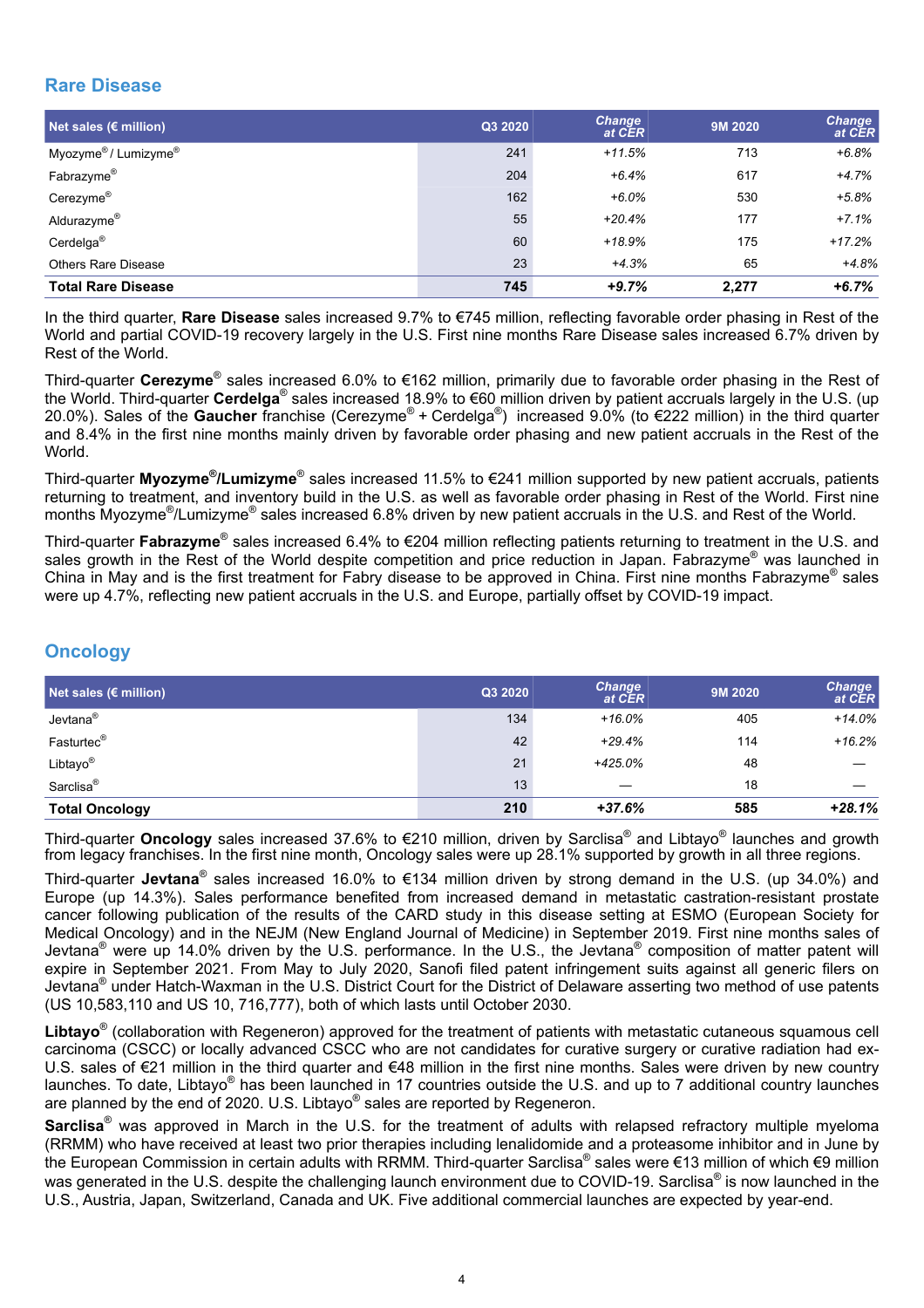## **Rare Blood Disorder**

| Net sales $\overline{\epsilon}$ million) | Q3 2020 | <b>Change</b><br>at CER | 9M 2020 | <b>Change</b><br>at CER |
|------------------------------------------|---------|-------------------------|---------|-------------------------|
| Eloctate <sup>®</sup>                    | 152     | $-1.9%$                 | 482     | $-5.3\%$                |
| Alprolix <sup>®</sup>                    | 109     | $+10.6%$                | 335     | $+10.5%$                |
| Cablivi®                                 | 31      | $+65.0%$                | 83      | $+110.0%$               |
| <b>Total Rare Blood Disorder</b>         | 292     | $+7.3%$                 | 900     | $+5.8%$                 |

In the third quarter, **Rare Blood Disorder** franchise sales were €292 million, up 7.3% driven by Cablivi® and Alprolix® performance. First nine months franchise sales increased 5.8% driven by these two products which largely offset Eloctate<sup>®</sup> sales decline in the U.S.

**Eloctate**® sales were €152 million in the third quarter, down 1.9% due to lower U.S. sales (-6.6%) as a result of ongoing competitive pressure. In the Rest of the World, Eloctate® sales increased 12.5% driven by phasing of sales following changes to the supply relationship with Sobi more than offsetting lower sales in Japan due to a price reduction and competitive pressures. Eloctate<sup>®</sup> sales to Sobi are expected to be volatile for the foreseeable future. First nine months Eloctate<sup>®</sup> sales decreased 5.3% driven by competitive pressure in the U.S.

**Alprolix**® sales were €109 million in the third quarter, up 10.6%, mainly driven by patient switches from short-acting factors, prophylaxis conversion and increased sales to Sobi (Rest of the World sales up 24.0%) following changes to the supply relationship with Sobi. Alprolix<sup>®</sup> sales to Sobi are expected to be volatile for the foreseeable future. First nine months Alprolix® sales increased 10.5% as a result of the U.S performance and sales to Sobi.

**Cablivi**® for the treatment of adults with acquired thrombotic thrombocytopenic purpura (aTTP) generated third-quarter sales of €31 million mainly driven by the U.S., Germany and successful launch in Italy. In Europe, the product is commercially available in several countries and has a temporary license to be sold in France. First nine months Cablivi® sales were €83 million reflecting sales in the U.S. as well as additional launches in Europe. In July; the International Society on Thrombosis and Haemostasis (ISTH) published the first evidence based global guidelines on the diagnosis and treatment of thrombotic thrombocytopenic purpura (TTP) in the Journal of Thrombosis and Haemostasis. The ISTH guidelines suggest treatment with Cablivi® in combination with plasma exchange and immunosuppressive therapy for first episode or relapse in all adult aTTP patients.

# **General Medicines**

## **Diabetes**

| Net sales ( $\epsilon$ million) | Q3 2020 | <b>Change</b><br>at CER | 9M 2020 | <b>Change</b><br>at CER |
|---------------------------------|---------|-------------------------|---------|-------------------------|
| Lantus <sup>®</sup>             | 657     | $-7.1%$                 | 2,074   | $-6.9%$                 |
| Toujeo <sup>®</sup>             | 216     | $+3.7%$                 | 712     | $+11.4%$                |
| <b>Total glargine</b>           | 873     | $-4.6%$                 | 2,786   | $-2.8%$                 |
| Apidra <sup>®</sup>             | 79      | $+2.4%$                 | 252     | $+2.7%$                 |
| Admelog®                        | 48      | $-2.0%$                 | 142     | $-26.8%$                |
| Soliqua <sup>®</sup>            | 40      | $+27.3%$                | 115     | $+41.0%$                |
| Other diabetes                  | 106     | $-12.8%$                | 327     | $-12.1%$                |
| <b>Total Diabetes</b>           | 1,146   | $-4.0%$                 | 3,622   | $-3.6%$                 |

In the third quarter, global **Diabetes** sales decreased 4.0% to €1,146 million, due to a continued decline in the average U.S. glargine price (Lantus® and Toujeo®), lower Amaryl® sales in China as well as some COVID-19 impact, mainly in the Rest of the World. First nine months franchise sales were down 3.6% mainly due to lower glargine sales in the U.S.

**Lantus**® sales were €657 million in the third quarter, down 7.1%. mainly due to a continued decline in average U.S. price, patients switching to Toujeo<sup>®</sup> and biosimilar glargine competition. In Rest of the World, sales decreased 2.9%, reflecting some COVID-19 impact on the out-of-pocket market as well as an unfavorable phasing effect. First nine months Lantus<sup>®</sup> sales decreased 6.9%, mainly due to lower sales in the U.S. and to a lesser extent in Europe.

Third-quarter **Toujeo**® sales increased 3.7% to €216 million, driven by Rest of the World and Europe, which benefited from switches from Lantus<sup>®</sup> and new patient starts. In the U.S., third-quarter Toujeo<sup>®</sup> sales decreased 4.1% due to a continued decline in the average U.S. price which more than offset volume growth. Toujeo was approved in China in the third quarter and will be launched at the end of the year. First nine months Toujeo® sales increased 11.4%, driven by strong performance in Rest of the World and Europe.

Amaryl<sup>®</sup> sales decreased 16.7% in the third quarter to €67 million, due to lower sales in China (-44.4% to €20 million) reflecting the second wave of the VBP program which includes glimepiride (compound name of Amaryl®). As previously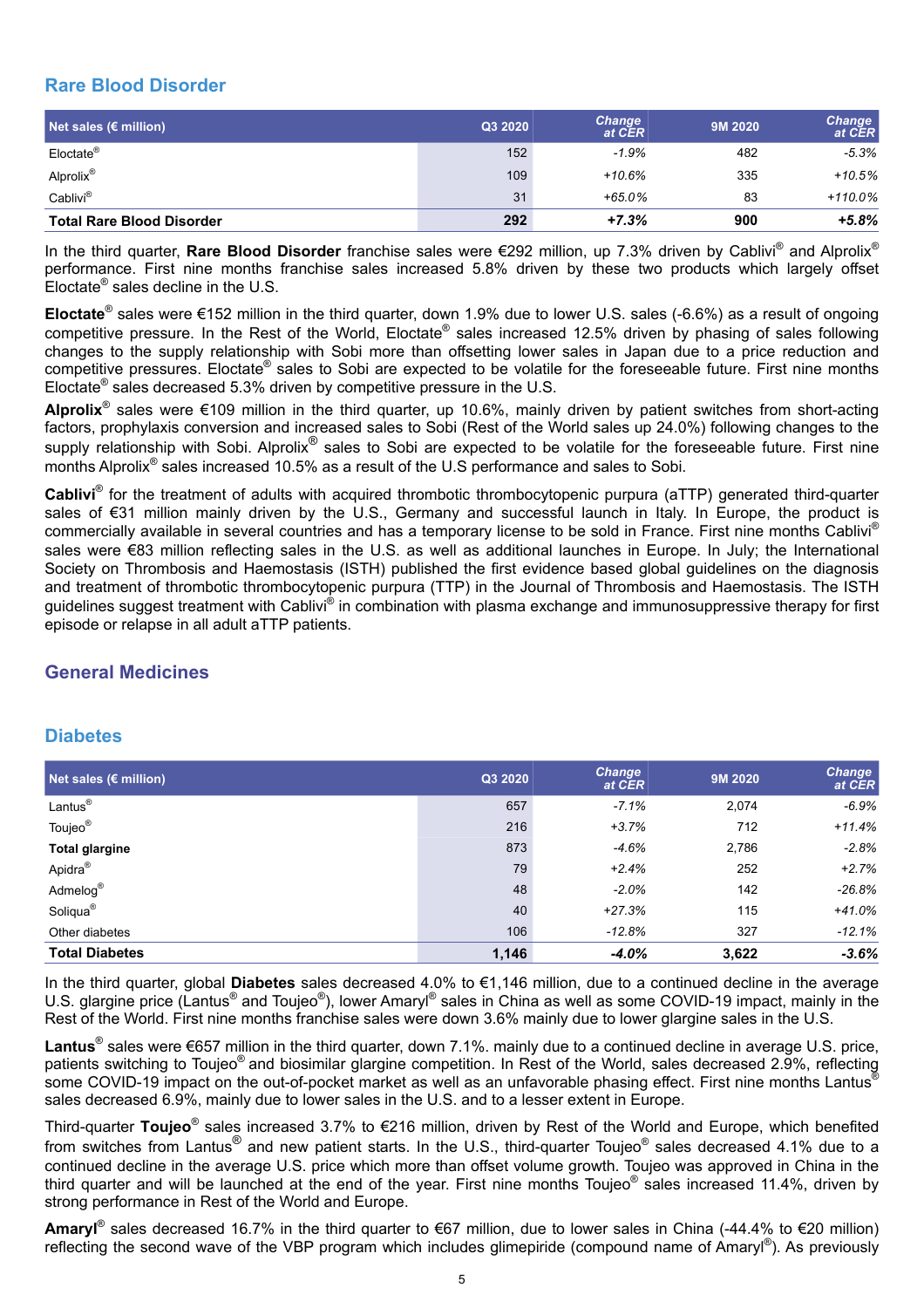disclosed, Sanofi opted not to participate in the bidding for Amaryl® and expects sales in China for the brand to decline significantly in 2020. First nine months Amaryl® sales decreased 18.4% to €204 million reflecting the impact from VBP in China from April.

Third-quarter Soliqua<sup>®</sup>/Suliqua<sup>®</sup> sales increased 27.3% to €40 million driven by launches in Rest of the World. In the first nine months, Soliqua® sales increased 41.0% supported by strong growth in all three regions.

## **Cardiovascular and Established Rx Products**

| Net sales ( $\varepsilon$ million)                      | Q3 2020 | <b>Change</b><br>at CER | 9M 2020 | <b>Change</b><br>at CER |
|---------------------------------------------------------|---------|-------------------------|---------|-------------------------|
| Lovenox®                                                | 365     | $+17.1%$                | 995     | $+1.5%$                 |
| Plavix®                                                 | 205     | $-39.9%$                | 714     | $-35.6%$                |
| Aprovel <sup>®</sup> /Avapro <sup>®</sup>               | 133     | $-17.8%$                | 439     | $-17.5%$                |
| Thymoglobulin <sup>®</sup>                              | 87      | $+1.1%$                 | 236     | $-9.4%$                 |
| Multaq <sup>®</sup>                                     | 79      | $-5.7%$                 | 233     | $-6.0\%$                |
| Praluent <sup>®</sup>                                   | 50      | $-16.4%$                | 196     | $+6.6%$                 |
| Renvela <sup>®</sup> /Renagel <sup>®</sup>              | 63      | $-22.4%$                | 194     | $-14.8%$                |
| Synvisc <sup>®</sup> /Synvisc-One <sup>®</sup>          | 56      | $-19.2%$                | 152     | $-32.0%$                |
| Mozobil <sup>®</sup>                                    | 56      | $+16.0%$                | 155     | $+9.1%$                 |
| Eloxatin <sup>®</sup>                                   | 52      | $+1.9%$                 | 146     | $-7.5%$                 |
| Taxotere <sup>®</sup>                                   | 41      | $+2.4%$                 | 119     | $-7.6%$                 |
| Generics                                                | 219     | $-3.4%$                 | 713     | $-2.2\%$                |
| Other                                                   | 1,056   | $-4.4%$                 | 3,312   | $-4.9%$                 |
| <b>Total Cardiovascular and Established Rx Products</b> | 2,462   | $-7.5%$                 | 7,604   | $-9.4%$                 |

In the third quarter, **Cardiovascular and Established Rx Products** sales decreased 7.5% to €2,462 million, primarily driven by the decline in Plavix<sup>®</sup> and Aprovel<sup>®</sup> family sales in China, some COVID-19 impact, mainly in the Rest of the World.

Third-quarter **Lovenox**® sales increased 17.1% to €365 million, driven by Rest of the World (up 36.5% to €189 million), reflecting recent guidelines recommending the use of low molecular weight heparins in hospitalized COVID-19 patients. In Europe, Lovenox<sup>®</sup> sales were up 0.6% to €169 million benefiting from the catch-up of elective procedures which has offset biosimilar competition in several countries. First nine months Lovenox® sales were up 1.5% driven by Rest of the World sales growth which offset biosimilar competition in Europe.

**Plavix<sup>®</sup> sales were down 39.9% in the third quarter to €205 million, primarily reflecting the decrease in China (sales down** 64.1% to €72 million) due to net price adjustments following the implementation of the VBP program partially offset by volume gains. In Japan, Plavix® sales decreased 25.0% to €24 million due to a price reduction in October 2019. First nine months Plavix<sup>®</sup> sales decreased 35.6%, reflecting lower sales in China.

Third-quarter Aprovel<sup>®</sup>/Avapro<sup>®</sup> sales were down 17.8% to €133 million, primarily reflecting the decrease in China (sales down 37.8% to €44 million) due to lower net price following the implementation of the VBP program partially offset by volume gains. First nine months Aprovel® /Avapro® sales decreased 17.5%, reflecting lower sales in China.

As previously announced, Sanofi expects sales of Plavix® and the Aprovel® family in China to decline by around 50% in 2020 due to the implementation of the VBP program. In the third quarter, volume growth of Plavix® and CoAprovel® increased more than 60% in China in line with Sanofi's full-year expectations.

Third-quarter **Praluent**® sales decreased 16.4% to €50 million, due to lower sales in the U.S. which more than offset performance in Europe (up 25.0% to €30 million). Praluent® was launched in China in April. Effective April 1, 2020, Sanofi has sole responsibility for Praluent<sup>®</sup> outside the U.S. while Regeneron has sole responsibility for Praluent<sup>®</sup> in the U.S. Both companies have entered into agreements to support manufacturing needs in the near term and Sanofi will book sales of Praluent® in 2020 in the U.S. First nine months Praluent® sales grew 6.6% driven by the U.S. and Rest of the World.

#### **Pharmaceuticals business operating income**

In the third quarter, **business operating income** (BOI) of Pharmaceuticals decreased 2.2% to €2,253 million. At CER, BOI increased 4.8%. The ratio of BOI to net sales decreased 0.4 percentage points to 35.4% versus the prior year. In the first nine months, BOI of Pharmaceuticals increased 9.0% (12.0% at CER) to €7,138 million. The ratio of BOI to net sales increased 2.6 percentage points to 36.8%.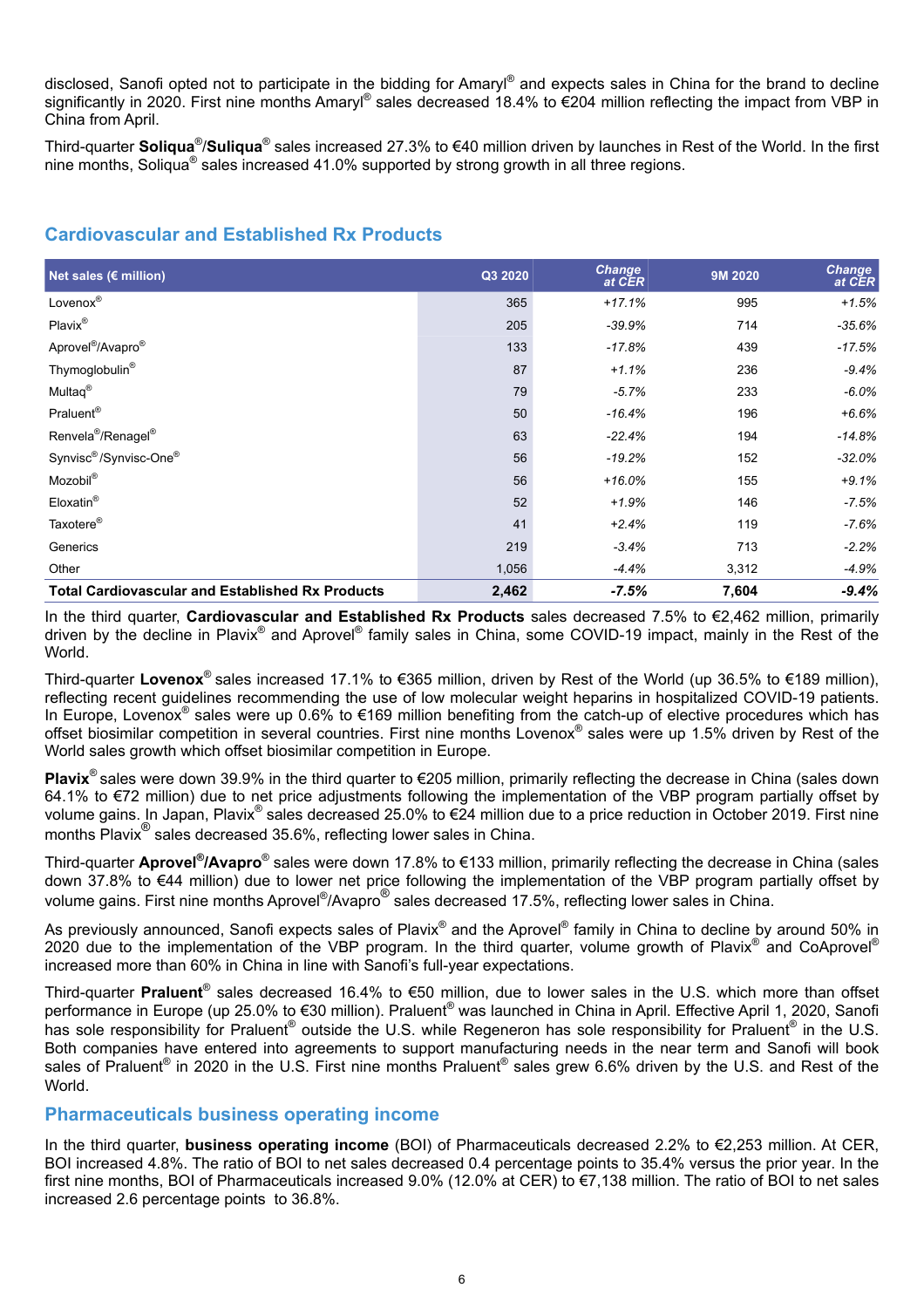# **Vaccines**

| Net sales ( $\varepsilon$ million)                                                           | Q3 2020 | <b>Change</b><br>at CER | 9M 2020 | <b>Change</b><br>at CER |
|----------------------------------------------------------------------------------------------|---------|-------------------------|---------|-------------------------|
| Influenza vaccines<br>(incl. Vaxigrip®, Fluzone HD®, Fluzone® & Flublok®)                    | 1.065   | $+53.1%$                | 1.244   | $+54.0%$                |
| Polio/Pertussis/Hib vaccines<br>(incl. Hexaxim® / Hexyon®, Pentacel®, Pentaxim® and Imovax®) | 553     | $+13.4%$                | 1,612   | $+10.4%$                |
| Meningitis/Pneumo vaccines<br>(incl. Menactra <sup>®</sup> )                                 | 214     | $-26.5%$                | 434     | $-19.9%$                |
| Adult Booster vaccines (incl. Adacel <sup>®</sup> )                                          | 151     | $-13.2%$                | 344     | $-16.1%$                |
| Travel and other endemic vaccines                                                            | 71      | -53.5%                  | 225     | -45.4%                  |
| Other vaccines                                                                               | 23      | $-21.4%$                | 54      | -30.8%                  |
| <b>Total Vaccines</b>                                                                        | 2,077   | $+13.6%$                | 3.913   | $+5.9%$                 |

Third-quarter **Vaccines** sales increased 13.6% to €2,077 million reflecting the strong influenza vaccines performance across all geographies and PPH recovery partly offset by lower sales of Menactra®, adult booster and travel vaccines due to the COVID-19 pandemic. In the first nine months, Vaccines sales grew 5.9% driven by influenza vaccines as well as Pentaxim<sup>®</sup> in China offsetting the negative COVID-19 impact on the other vaccine franchises.

**Influenza vaccines** sales increased by 53.1% in the third quarter to €1,065 million, reflecting strong demand in the northern hemisphere. In the U.S. sales increased 52.8% to €833 million benefiting from increased sales of differentiated influenza vaccines as well as earlier shipments. In Europe, sales grew 52.3% to €131 million. Rest of the World sales reflected more substantial sales in China. As already communicated, Sanofi expects to deliver a total of about 80 million doses to the U.S. market in 2020. Third quarter global influenza vaccines sales represent about half of influenza vaccines sales expected in the second half of 2020. In the first nine months, influenza vaccines sales increased 54.0% reflecting the strong demand in the Northern and Southern hemispheres.

In the third quarter, Polio/Pertussis/Hib (PPH) vaccines sales increased 13.4% to €553 million driven by Pentacel<sup>®</sup> in the US (PPH sales were up 57.7%), Pentaxim<sup>®</sup> in China and Axim<sup>®</sup> family in Europe (PPH sales were up 16.9%), reflecting an increase in vaccinations following confinement. In the first nine months, PPH vaccines sales were up 10.4%, reflecting strong growth of Pentaxim® in China.

Third-quarter **Menactra®** sales were down 26.5% to €214 million, reflecting lower immunizations as a result of fewer students attending schools and universities in the U.S. due to COVID-19 as well as CDC inventory fluctuation. First nine months Menactra<sup>®</sup> sales decreased 19.9% to €434 million reflecting the COVID-19 impact.

**Adult Booster** vaccines sales decreased 13.2% in the third quarter to €151 million, mainly reflecting the COVID-19 impact on Adacel**®** in the U.S. and Repevax**®** in Europe. First nine months Adult Booster vaccines sales decreased 16.1% due to the COVID-19 impact.

Third-quarter and first nine month **Travel and other endemic vaccines** sales decreased 53.5% and 45.4% respectively, due to extensive travel restrictions.

#### **Vaccines business operating income**

In the third quarter, **business operating income** (BOI) of Vaccines increased 7.1% to €1,031 million. At CER, BOI increased 15.0%. The ratio of BOI to net sales decreased 0.3 percentage points to 49.6% versus the prior year. In the first nine months, BOI of Vaccines decreased 1.4% (up 4.6% at CER) to €1,451 million. The ratio of BOI to net sales decreased 1.4 percentage points to 37.1%.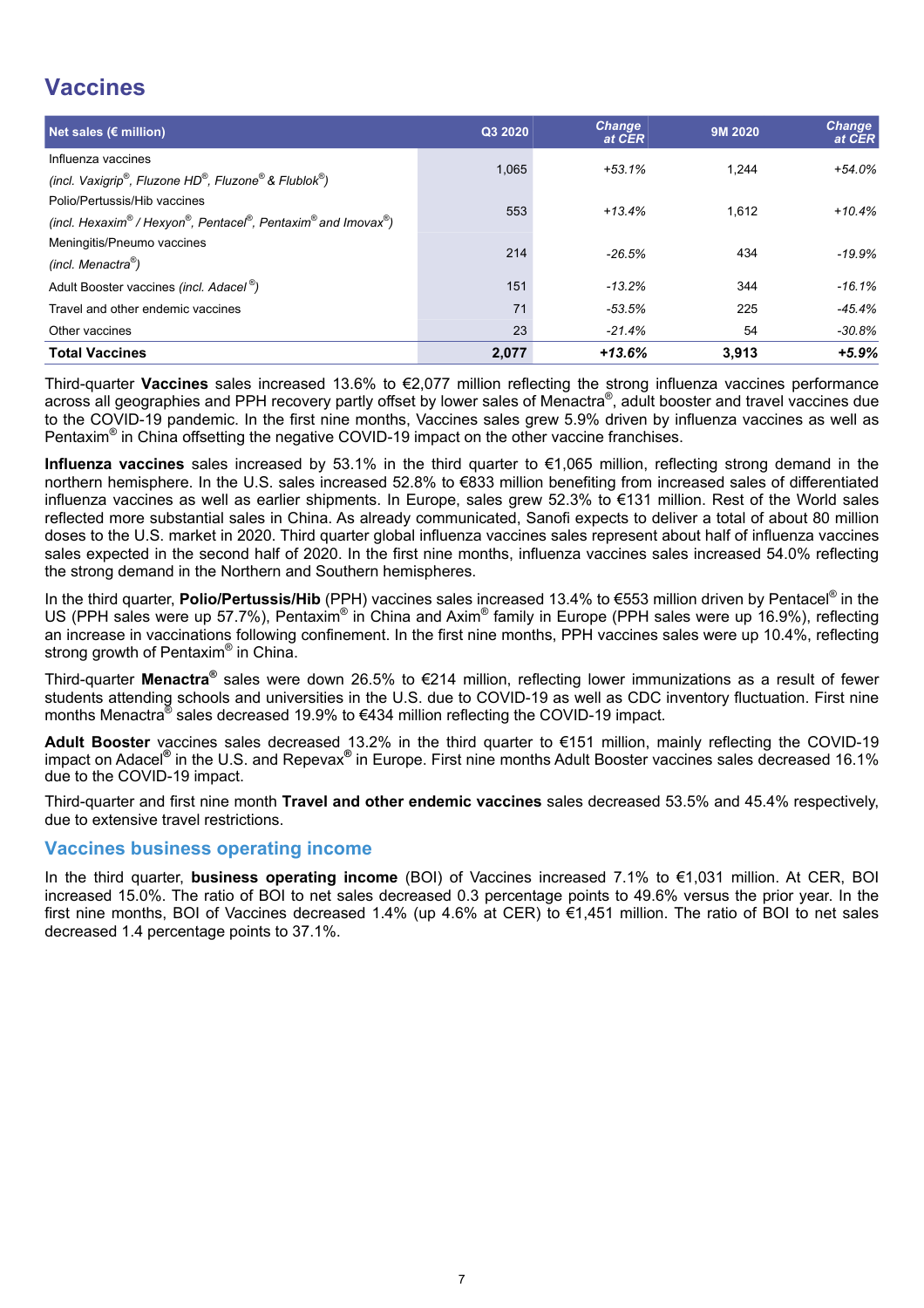# **Consumer Healthcare**

| Net sales ( $\varepsilon$ million)  | Q3 2020 | <b>Change</b><br>at CER | 9M 2020 | <b>Change</b><br>at CER |
|-------------------------------------|---------|-------------------------|---------|-------------------------|
| <b>Allergy Cough &amp; Cold</b>     | 236     | $-13.4%$                | 876     | $-1.8%$                 |
| of which Allegra <sup>®</sup>       | 83      | $-5.4%$                 | 333     | $+1.5%$                 |
| of which Mucosolvan <sup>®</sup>    | 19      | $-28.6%$                | 71      | $+1.4%$                 |
| of which Xyzal <sup>®</sup>         | 16      | $+41.7%$                | 56      | $+43.6%$                |
| Pain                                | 291     | $+5.0%$                 | 926     | $+3.8%$                 |
| of which Doliprane <sup>®</sup>     | 75      | $+2.7%$                 | 239     | $+4.3%$                 |
| of which Buscopan®                  | 45      | $+30.0%$                | 134     | $+11.8%$                |
| <b>Digestive</b>                    | 211     | $+0.4%$                 | 637     | $-13.6%$                |
| of which Dulcolax <sup>®</sup>      | 61      | $+20.8%$                | 175     | $+7.2%$                 |
| of which Enterogermina <sup>®</sup> | 37      | $-19.6%$                | 138     | $-8.8%$                 |
| of which Essentiale <sup>®</sup>    | 52      | $+31.0%$                | 141     | $+3.5%$                 |
| of which Zantac <sup>®</sup>        | –       | ns                      | (7)     | $-108.4%$               |
| <b>Nutritionals</b>                 | 159     | $+4.2%$                 | 467     | +5.6%                   |
| Other                               | 144     | $+2.0%$                 | 459     | $+1.3%$                 |
| of which Gold Bond®                 | 46      | $-2.0%$                 | 153     | $+2.7%$                 |
| <b>Total Consumer Healthcare</b>    | 1,041   | $-1.1%$                 | 3,365   | $-1.5%$                 |

In the third quarter, **Consumer Healthcare** (CHC) sales decreased 1.1% to €1,041 million mainly reflecting lower inperson pharmacy traffic due to the COVID-19 pandemic in Rest of the World and a lower demand for cough and cold products outside the U.S. Sales were also impacted by the voluntary recall of Zantac® in October 2019, divestments of non-core products and product suspensions due to changing regulatory requirements. First nine months CHC sales decreased 1.5% and were also impacted by these three negative factors. Excluding the Zantac® recall, third-quarter and first nine months sales CHC sales increased 0.1% and 1.1%, respectively.

In **Europe**, third-quarter CHC sales decreased 1.5% to €324 million, reflecting a lower demand for cough and cold products. In the first nine months, CHC sales in Europe were down 2.4% impacted by declines in the Allergy, Cough & Cold category reflecting reduced demand due to lockdown effects, divestments of non-core products and product suspensions due to changing regulatory requirements.

In the **U.S.**, third-quarter CHC sales increased 2.7% to €250 million, reflecting growth in the Allergy portfolio (Allegra® and Xyzal<sup>®</sup>) which largely offset the impact of the Zantac<sup>®</sup> recall (-€12 million). First nine months U.S. sales decreased 2.8%, reflecting the impact of the Zantac $^{\circledast}$  recall which offset the growth in the Allergy category.

In the **Rest of the World**, third-quarter CHC sales decreased 2.8% to €467 million, due to lower in-person pharmacy traffic (especially in Japan) as a result of the COVID-19 pandemic, which offset the strong performance in China. In the first nine months, the Rest of the World CHC sales slightly decreased (0.1%).

#### **CHC business operating income**

In the third quarter, **business operating income** (BOI) of CHC decreased 16.0% to €325 million. At CER, BOI decreased 6.7%. The ratio of BOI to net sales decreased 2.9 percentage points to 31.2% versus the prior year. In the first nine months of 2020, BOI of CHC decreased 15.4% (down 10.6% at CER) to €1,112 million. The ratio of BOI to net sales decreased 4.1 percentage points to 33.0%.

# **Company sales by geographic region**

| Sanofi sales (€ million)  | Q3 2020 | <b>Change</b><br>at CER | 9M 2020 | <b>Change</b><br>at CER |
|---------------------------|---------|-------------------------|---------|-------------------------|
| <b>United States</b>      | 3.974   | $+14.2%$                | 9,854   | $+9.4%$                 |
| <b>Europe</b>             | 2,272   | $+3.7%$                 | 6,617   | $-0.2%$                 |
| <b>Rest of the World</b>  | 3,233   | $-1.7%$                 | 10,188  | $-0.3%$                 |
| of which China            | 655     | $-8.9%$                 | 1,962   | $-11.2%$                |
| of which Japan            | 390     | $-11.2%$                | 1,316   | $-10.9\%$               |
| of which Brazil           | 169     | $-8.0%$                 | 629     | $+4.2%$                 |
| of which Russia           | 140     | $-0.6\%$                | 504     | $+7.3%$                 |
| <b>Total Sanofi sales</b> | 9,479   | $+5.7%$                 | 26,659  | $+3.0%$                 |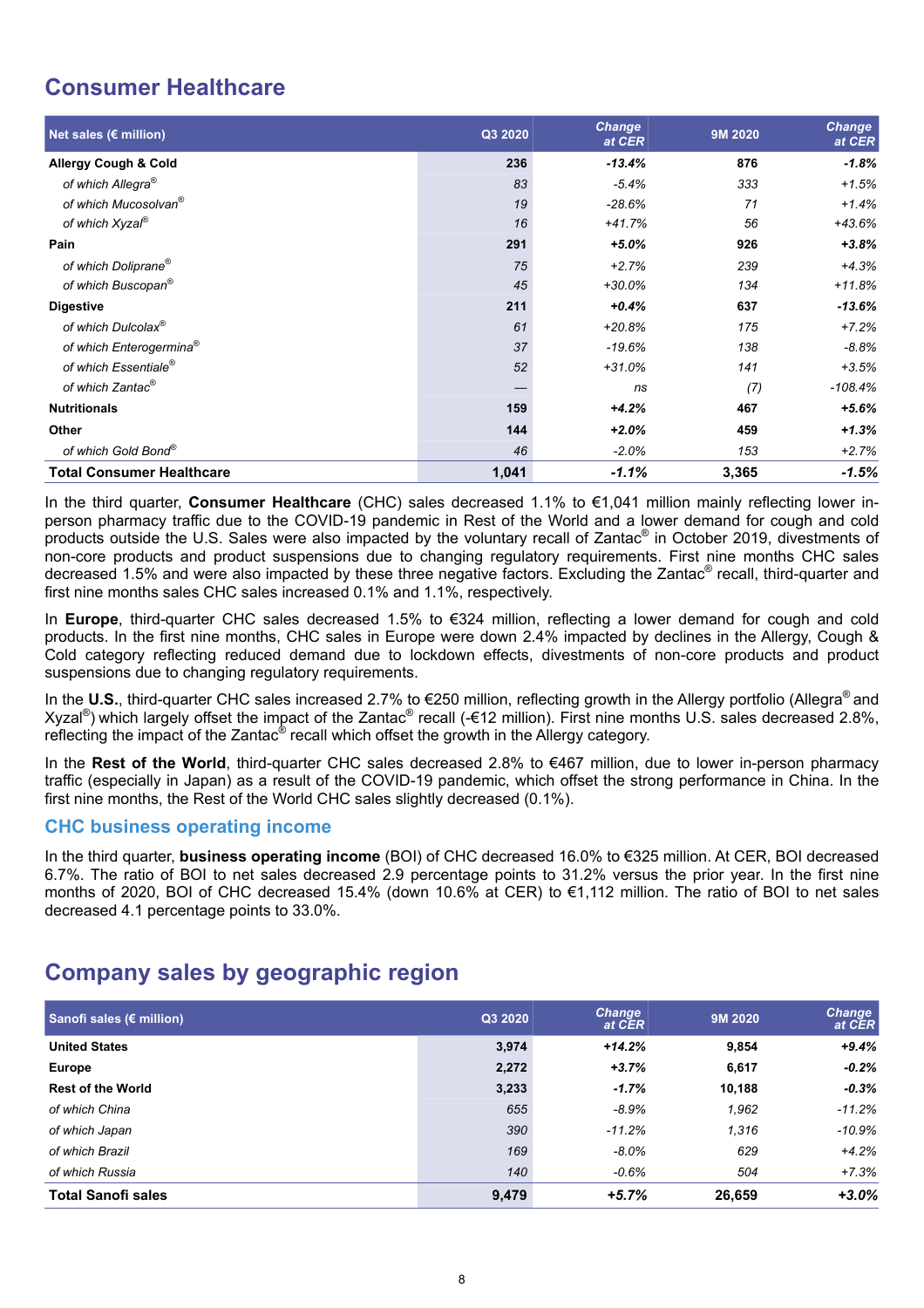Third-quarter sales in the **U.S.** increased 14.2% to €3,974 million driven by the strong sales performance of Dupixent® and influenza vaccines. First nine months U.S. sales increased 9.4% mainly driven by Dupixent® which more than offset lower Diabetes sales.

In **Europe** sales were up 3.7% in the third-quarter to €2,272 million. Dupixent® , influenza vaccines and oncology sales performance more than offset lower sales of Established Rx Products and Diabetes. First nine months sales in Europe were slightly down (0.2%) reflecting a decrease in Established Rx Products sales amplified by the COVID-19 pandemic and partially offset by the additional contribution from Dupixent® .

In the **Rest of the World**, sales decreased 1.7% to €3,233 million in the third quarter reflecting the adverse impacts of the VBP program in China partially offset by performance of Rare Disease, Vaccines, Lovenox® and Dupixent®. Sales in **China** decreased 8.9% to €655 million, despite strong growth of Vaccines, CHC and Dupixent® launch, as a result of the VBP program. In **Japan,** third-quarter sales decreased 11.2% to €390 million due to lower sales of Established Rx Products as well as CHC which was impacted by the COVID-19 pandemic. In the Rest of the World, first nine months sales were slightly down (-0.3%), mainly due to the impacts of the VBP program in China.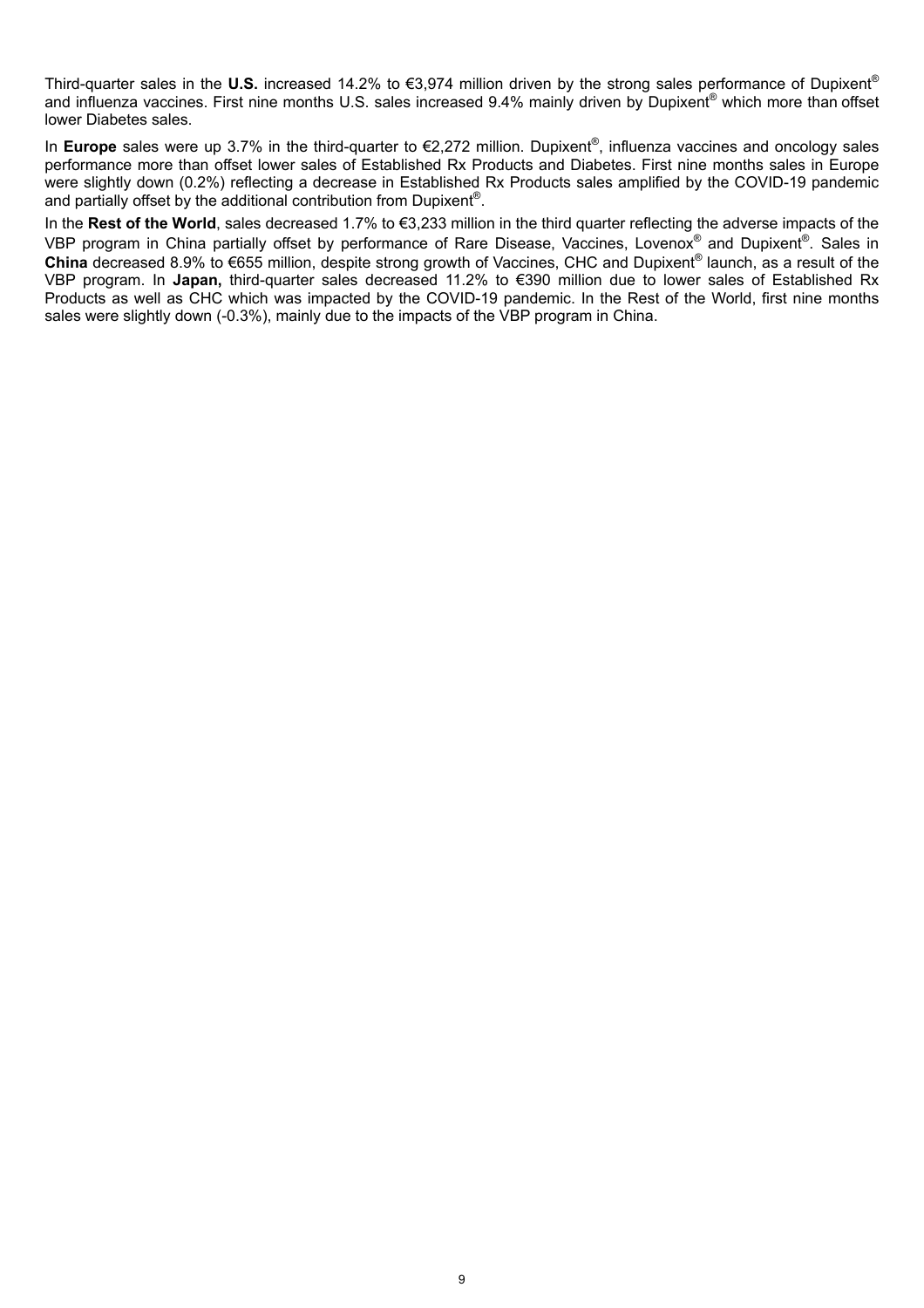# **R&D update at the end of the third quarter 2020**

## **Regulatory update**

- The European Medicines Agency's (EMA) Committee for Medicinal Products for Human Use (CHMP) adopted a positive opinion for **Supemtek**® (recombinant influenza vaccine, sold under the name Flublok® in the US) for active immunization for the prevention of influenza in adults. Supemtek® is the first and only influenza vaccine to rely on recombinant manufacturing technology. Two Phase 3 randomized controlled trials involving more than 10,000 patients demonstrated its safety and efficacy in comparison with a standard-dose egg-based quadrivalent influenza vaccine, reducing the risk of influenza by an additional 30% for adults aged 50 years and above. A final decision by the European Commission (EC) is expected in Q4 2020.
- The CHMP adopted a positive opinion for **MenQuadfi**<sup>®</sup> for active immunization of individuals from the age of 12 months and older against invasive meningococcal disease caused by Neisseria meningitidis serogroups A, C, W and Y. The recommendation is supported by seven double-blind, randomized, multicenter Phase 2 and 3 clinical studies that assessed safety and immune responses following vaccination, with nearly 6,300 persons from toddlers 12 month and older to older adults. These studies compared MenQuadfi® with other licensed combination vaccines, demonstrating a good safety profile and high immune response against all four serogroups. A final decision by the EC is expected in Q4 2020.
- The EMA accepted for review the Marketing Authorization Application (MAA) for **avalglucosidase alfa**, for longterm enzyme replacement therapy for the treatment of patients with Pompe disease (acid α-glucosidase deficiency). Submission is based on positive data from two trials including both infantile-onset and late-onset Pompe disease patients. The UK's Medicines and Healthcare Products Regulatory Agency issued a Promising Innovative Medicine Designation for the treatment of Pompe disease. Filing with the U.S. Food and Drug Administration (FDA) is also underway.
- A type II variation, to support a new indication of **Sarclisa**<sup>®</sup> in combination with carfilzomib and dexamethasone (Kd) for patients with multiple myeloma (MM) who have received at least one prior therapy, was successfully validated by EMA and has been formally accepted for review. The filing is based on the Phase 3 IKEMA trial showing a reduced risk of disease progression or death by 47% (hazard ratio 0.531, 99% CI 0.318-0.889, p=0.0007, n=179) compared to standard of care carfilzomib and dexamethasone (Kd) in patients (n=123) with relapsed MM. A supplemental BLA in combination with Kd was also submitted to the FDA.
- The FDA granted **Dupixent**® Breakthrough Therapy designation for the treatment of patients 12 years and older with eosinophilic esophagitis (EoE). The designation for this investigational use is based on positive results from Part A of a Phase 3 trial in patients with EoE. The EoE trial is ongoing, with additional patients enrolling in Part B as well as patients continuing in a 28-week extended active treatment period (Part C) after completing either Part A or Part B.

## **Portfolio update**

#### Phase 3:

- Positive pivotal trial data for the investigational use of PD-1 inhibitor **Libtayo**® in first line locally advanced or metastatic non-small cell lung cancer (NSCLC) were presented at the European Society for Medical Oncology (ESMO) Virtual Congress 2020. Compared to platinum-doublet chemotherapy in patients whose tumor cells expressed PD-L1, including those whose cancers had confirmed PD-L1 expression of ≥50%, Libtayo monotherapy demonstrated a 32% reduction of risk of death, a 22-month median overall survival and a 41% reduced risk of disease progression. In a prespecified analysis of patients with confirmed PD-L1 expression of >50%, Libtayo reduced risk of death by 43%. Regulatory submissions are currently underway.
- **Tolebrutinib**, a brain penetrant BTK inhibitor, had first patients dosed in 2 out of the 4 Phase 3 trials across the entire spectrum of multiple sclerosis. All 4 trials are open for enrollment. The Phase 2 long-term extension safety and efficacy study has recruited 126 of the 129 patients participating in Phase 2. Currently, 98% remain on study. All patients have now switched to the open label 60 mg dose.
- A Phase 3 trial investigating Kevzara® at a dose of 200 mg or 400 mg in severely or critically ill patients hospitalized with COVID-19 outside the U.S. did not meet its endpoints when compared to placebo added to usual hospital care. The 420-patient randomized trial showed potential effect in sicker population with a 9% mortality reduction in ventilated patients, although not statistically significant.
- Following the successful completion of the acquisition of Principia Biopharma Inc, **rilzabrutinib**, a reversible covalent BTK inhibitor, is now in Sanofi's Phase 3 pipeline for the treatment of patients with moderate to severe pemphigus, a group of rare, debilitating, autoimmune diseases that cause blistering of the skin and mucous membranes. Previously, rilzabrutinib was granted orphan drug designation by the FDA for the treatment of pemphigus vulgaris and by the EC for the treatment of pemphigus (pemphigus vulgaris and pemphigus foliaceus).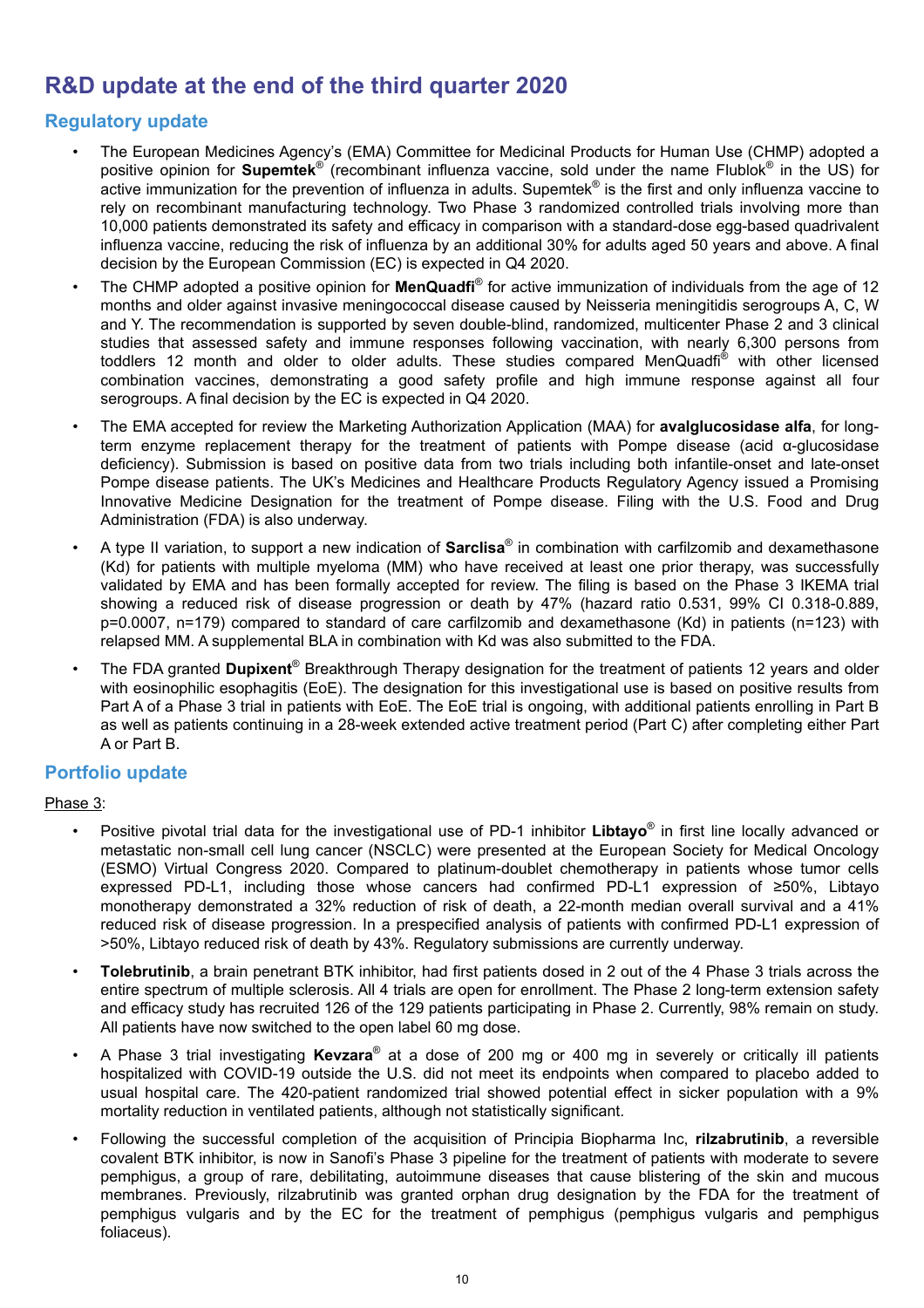• Preparations for six additional Phase 3 programs have started during the quarter with first-patient-in targeted for either late in 2020 or early 2021: **Amcenestrant** (SAR439859) in 1L metastatic HR+ Breast Cancer in combination with palbociclib (AMEERA-5), **itepekimab** (anti-IL 33) in Chronic Obstructive Pulmonary Disease, **rilzabrutinib** in persistent or chronic immune thrombocytopenia (ITP, NCT04562766), and **Dupixent**® in Chronic Inducible Urticaria-Cold, Chronic Sinusitis without nasal polyposis, and Allergic Fungal Rhinosinusitis. Including rilzabrutinib in pemphigus (see above), Sanofi is adding a total of seven new Phase 3 programs to its oncology and immunology pipelines.

#### Phase 2:

- Following the successful completion of the acquisition of Principia Biopharma Inc, **rilzabrutinib** is now in Sanofi's Phase 2 pipeline for the treatment of patients with IgG4-Related Disease (IgG4-RD), a rheumatologic disease driven by chronic inflammation, immune cell infiltration and fibrosis within organs. If left untreated, IgG4-RD can lead to severe morbidity including organ dysfunction and organ failure, which can be fatal. In addition, rilzabrutinib is also in Phase 2 for patients with immune thrombocytopenia (ITP), a rare autoimmune disease that causes high risk for bleeding, excessive bruising, fatigue and potential for life threatening intracranial bleeding due to destruction of platelets. A phase 3 is about to start (see above).
- A randomized, open-label study (CARMEN-LC05) evaluating the combination of **SAR408701** (anti-CEACAM5 antibody drug conjugate) in combination with pembrolizumab in patients with previously untreated PD-L1 positive advanced or metastatic NSCLC is about to open (NCT04524689). Eligible patients require the expression of CEACAM5 as demonstrated prospectively by a centrally assessed Immunohistochemistry assay of ≥2+ in intensity involving at least 50% of the tumor cell population.
- The development of the combination of **Sarclisa**® and atezolizumab in squamous cell carcinoma of the head and neck has been terminated.
- The development of the Tdap booster, **SP0173**, will not be pursued further.

#### Phase 1:

- Sanofi and GSK initiated a Phase 1/2 clinical trial to evaluate the safety, reactogenicity (tolerability) and immunogenicity (immune response) of a **COVID-19 vaccine candidate**, which uses the same recombinant protein-based technology as Flublok®. A total of 440 healthy adults were enrolled in the trial across 11 investigational sites in the United States. First results are anticipated for early December 2020 to support the initiation of a Phase 3 trial planned for December 2020. Permitting data sufficient for licensure application, regulatory approval would be requested in the first half of 2021.
- The multiple myeloma trial for **SAR442257**, an antiCD38 xCD28xCD3 trispecific antibody, dosed its first patient.
- Following the successful completion of the acquisition of Principia Biopharma Inc, **PRN473**, a topical, reversible covalent BTK inhibitor for immune mediated diseases, is now in Sanofi's Phase 1 pipeline.

#### **Agreements related to COVID-19 vaccines**

- Sanofi and GSK finalized and signed an Advanced purchase agreement with the EC for the supply of up to 300 million doses of a recombinant protein-based COVID-19 vaccine, subject to vaccine approval. This final agreement confirms the announcement made on July 31 by both companies and marks a key milestone in protecting European populations against COVID-19.
- The same recombinant vaccine candidate was also selected by U.S. government's Operation Warp Speed, with the U.S. government providing funding of up to \$2.1 billion, more than half of which is to support further development of the vaccine, including clinical trials, with the remainder used for manufacturing scale-up and delivery of an initial 100 million doses of the vaccine. Sanofi will receive most of the U.S. government funding. The U.S. government has a further option for the supply of an additional 500 million doses longer term.
- In addition, Sanofi and GSK reached an agreement, with the UK government for the supply of up to 60 million doses of the recombinant vaccine candidate and with the Government of Canada to supply up to 72 million doses.

An update of the R&D pipeline at as of September 30, 2020, is available on our website:

https://www.sanofi.com/en/investors/financial-results-and-events/financial-results/Q3-results-2020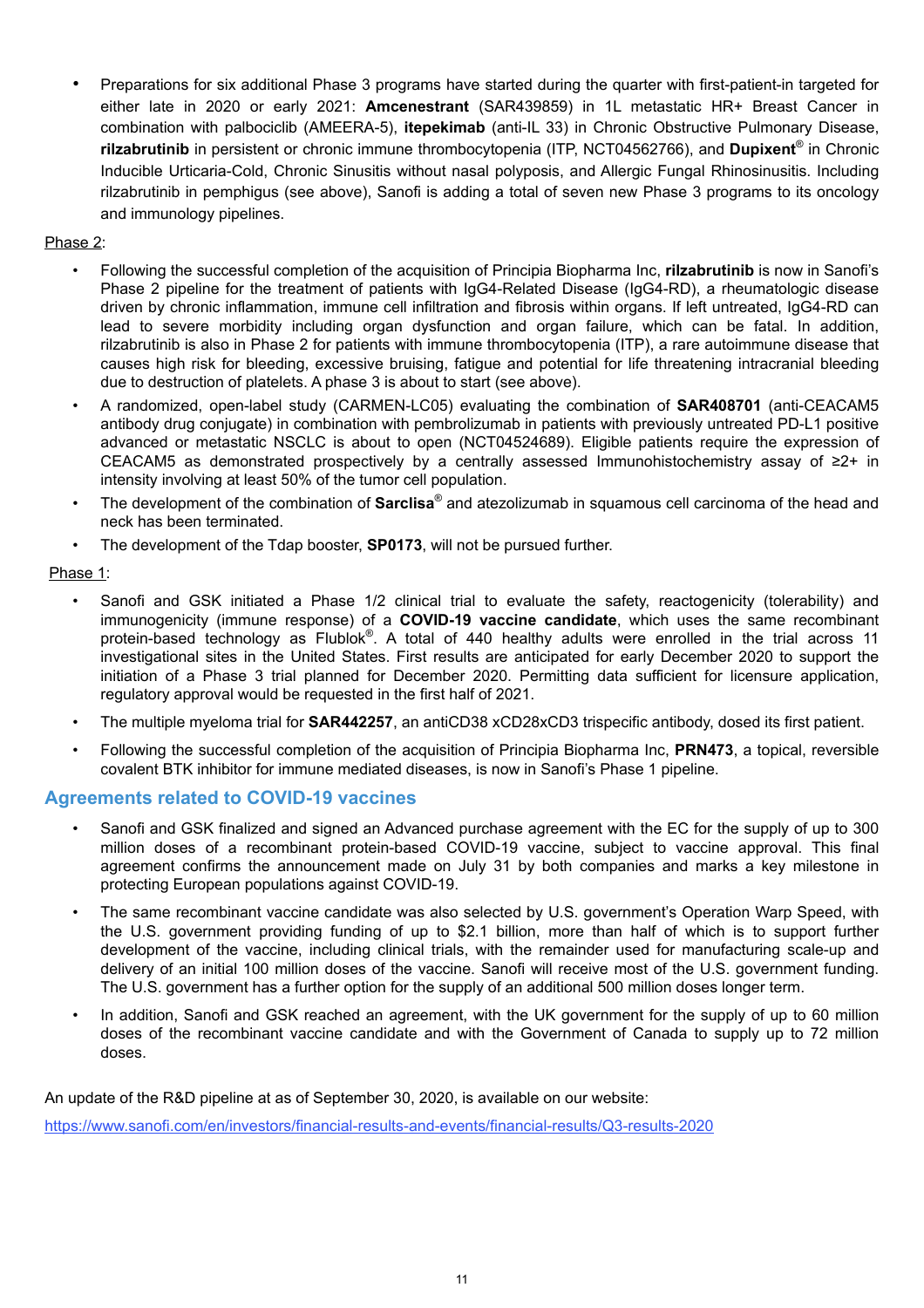# **2020 third-quarter and first nine months financial results<sup>2</sup>**

## **Business Net Income<sup>2</sup>**

In the third quarter of 2020, Sanofi generated **net sales** of €9,479 million, a decrease of 0.2% and an increase of 5.7% at CER. First nine months Sanofi sales were €26,659 million, an increase of 0.5% and 3.0% at CER.

Third-quarter **other revenues** decreased 5.2% (stable at CER) to €400 million, reflecting VaxServe sales of non-Sanofi products (€357 million, up 0.8% at CER). First nine months other revenues decreased 11.1% (down 10.4% at CER) to €974 million, including lower VaxServe sales of non-Sanofi products (€828 million, down 8.7% at CER).

Third-quarter **Gross Profit** decreased 1.0% to €6,720 million (up 4.8% at CER). The gross margin ratio decreased 0.5 percentage points to 70.9% (70.8% at CER) versus the prior year. This decrease reflected the erosion of the Pharmaceuticals gross margin ratio (from 74.5% to 73.3%). The margin accretion from Specialty Care was more than offset by the lower gross margin ratio from General Medicines, reflecting net price adjustments of Plavix® and Avapro® family in China and U.S. Diabetes net price evolution. Vaccines gross margin ratio increased from 67.4% to 68.1%, driven by the influenza vaccines sales growth in the U.S., combined with industrial productivity gains which were partially offset by the impact of lower sales from some vaccine franchises. CHC gross margin ratio improved from 65.5% to 67.1% due to a favorable mix effect. In the first nine months, the gross margin ratio decreased 0.9 percentage point to 71.1% (70.9% at CER) versus the prior year, reflecting the lower ratio in Pharmaceuticals.

**Research and Development** (R&D) expenses decreased 2.9% to €1,321 million in the third quarter. At CER, R&D expenses increased 0.4% reflecting reallocation of resources towards priority assets as well as a low basis for comparison. In the third quarter of 2019, R&D expenses benefited from payment from Sobi (€45 million) and the restructuring of the immuno-oncology collaboration. In the third quarter, the ratio of R&D to sales decreased 0.4 percentage points to 13.9% compared to the prior year. First nine months R&D expenses decreased 7.4% to €4,013 million (down 6.8% at CER) reflecting smart spending initiatives and a decline in Diabetes R&D expenses. In the first nine months, the ratio of R&D to sales decreased 1.2 percentage points to 15.1% compared to the prior year.

Third-quarter **selling general and administrative expenses** (SG&A) decreased 5.6% to €2,182 million. At CER, SG&A expenses were down 0.8%, reflecting increased investments in Specialty Care and Vaccines offset by smart spending and operational excellence initiatives. In the third quarter, the ratio of SG&A to sales decreased 1.3 percentage point to 23.0% compared to the prior year. First nine months SG&A expenses decreased 5.0% to €6,789 million (down 3.4% at CER). In the first nine months, the ratio of SG&A to sales was 1.4 percentage points lower at 25.5% compared to the prior year.

Third-quarter **operating expenses** were €3,503 million, a decrease of 4.6% and 0.4% at CER. First nine months operating expenses were €10,802 million, a decrease of 5.9% and 4.7% at CER.

Third-quarter **other current operating income net of expenses** was -€182 million versus -€119 million in the prior year. This line included an expense of €229 million (versus a €206 million expense in the third quarter of 2019) corresponding to the share of profit to Regeneron of the monoclonal antibodies Alliance, reimbursement of development costs by Regeneron and the reimbursement of commercialization-related expenses incurred by Regeneron. First nine months other current operating income net of expenses was -€437 million versus -€312 million in the prior year and included a gain of €157 million related to a revaluation of retained Regeneron shares in the second quarter.

The **share of profit from associates** was €1 million in the third quarter versus €12 million in the prior year. Following the sale of its Regeneron stake at the end of May 2020, Sanofi restated its previously reported non-GAAP indicator (Business Net Income) and excluded the effect of equity method of accounting for Regeneron investment in 2019, Q1 2020 and Q2 2020. In the first nine months, the share of profits from associates was €12 million (versus €22 million in the prior year).

Third-quarter **business operating income**<sup>2</sup> (BOI) increased 1.0% to €3,027 million. At CER, BOI increased 9.2% reflecting the operational leverage driven by smart spending and operational excellence initiatives as well as R&D prioritization. The ratio of BOI to net sales increased 0.3 percentage points to 31.9% versus the prior year. First nine months BOI was €7,710 million, up 5.6% (up 9.6% at CER). In the first nine months, the ratio of BOI to net sales increased 1.4 percentage points to 28.9%, mainly driven by Pharmaceuticals.

Third-quarter and first nine months **effective tax rate** was stable at 22.0% versus the prior period. Sanofi continues to expect its effective tax rate to be around 22% in 2020.

Third-quarter **business net income**<sup>2</sup> increased 1.0% to €2,299 million and increased 9.4% at CER. The ratio of business net income to net sales increased 0.3 percentage points to 24.3% versus the third quarter of 2019. First nine months business net income<sup>2</sup> increased 5.5% to €5,820 million and increased 9.6% at CER. The ratio of business net income to net sales increased 1 percentage point to 21.8% versus the prior year.

In the third quarter of 2020, **business earnings per share<sup>2</sup>** (EPS) increased 0.5% to €1.83 on a reported basis and 8.8% at CER. The average number of shares outstanding was 1,255.7 million versus 1,252.2 million in the prior year. In the first nine months, business earnings per share<sup>2</sup> was €4.64, up 5.0% on a reported basis and up 9.3% at CER. The average number of shares outstanding was 1,253.0 million in the first nine months versus 1,248.9 million in the prior year.

<sup>&</sup>lt;sup>2</sup> See Appendix 3 for 2020 third-quarter consolidated income statement; see Appendix 7 for definitions of financial indicators, and Appendix 4 for reconciliation of IFRS net *income reported to business net income.*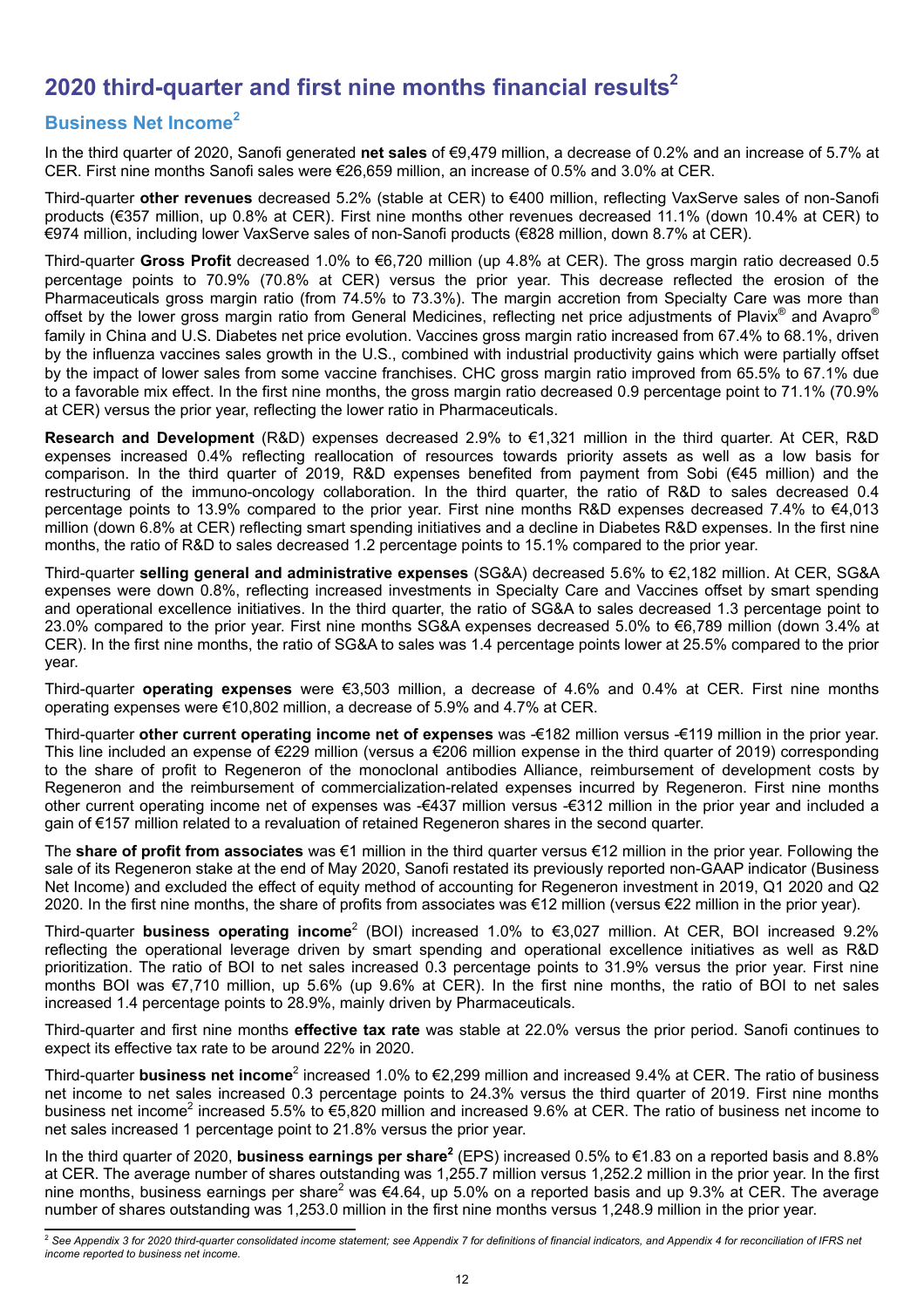## **Reconciliation of IFRS net income reported to business net income (see Appendix 4)**

In the first nine months of 2020, the IFRS net income was €11,233 million. The main items excluded from the business net income were:

- An amortization charge of €1,287 million related to fair value remeasurement on intangible assets of acquired companies (primarily Genzyme: €423 million, Bioverativ: €251 million, Boehringer Ingelheim CHC business: €151 million, Aventis: €89 million) and to acquired intangible assets (licenses/products: €65 million). These items have no cash impact on the Company.
- An impairment of intangible assets of €325 million related to several projects including Diabetes.
- Restructuring costs and similar items of €868 million is mainly related to streamlining initiatives in Europe (of which €110 million in the third quarter).
- A pre-tax gain of €136 million mainly arising from the divestment of Seprafilm to Baxter.
- A gain of €7,225 million related to the sale of the majority of Sanofi's Regeneron shares completed on May 29.
- A €163 million tax effect arising from the items listed above, mainly comprising €424 million of deferred taxes generated by amortization and impairments of intangible assets and €261 million associated with restructuring costs and similar items and -€475 million of tax related to the sale of Regeneron shares. (see Appendix 4).
- €313 million corresponding to the share of income related to equity accounting from Regeneron until May 29, 2020. Sanofi non-GAAP indicator (Business net income) does not include the share of income related to equity accounting since it ceased to be an associate on May 29, 2020.
- An income of €30 million net of tax related to restructuring costs of associates and joint ventures and expenses arising from the impact of acquisitions on associates and joint ventures.

# **Capital Allocation**

In the first nine months of 2020, free cash flow<sup>3</sup> increased by 39.7% to €5,452 million, after net changes in working capital (-€933 million), capital expenditures (-€847 million) and other asset acquisitions<sup>4</sup> (-€447 million), disposal proceeds<sup>4</sup> (€802 million), and payments related to restructuring and similar items (-€660 million). Over the period, acquisitions<sup>5</sup> were -€5,767 million (-€3,010 million related to Principia and -€2,245 million related to Synthorx) and proceeds from disposals<sup>5</sup> net of tax were €10,332 million (related to sale of Regeneron shares). As a consequence, net debt decreased from €15,107 million at December 31, 2019, to €9,644 million at September 30, 2020 (amount net of €13,014 million cash and cash equivalents).

<sup>3</sup> *non-GAAP financial measure (definition in Appendix 7).*

<sup>4</sup>*Not exceeding €500 million per transaction (inclusive of all payments related to the transaction).* 

<sup>5</sup> *Amount of the transaction above €500 million per transaction (inclusive of all payments related to the transaction).*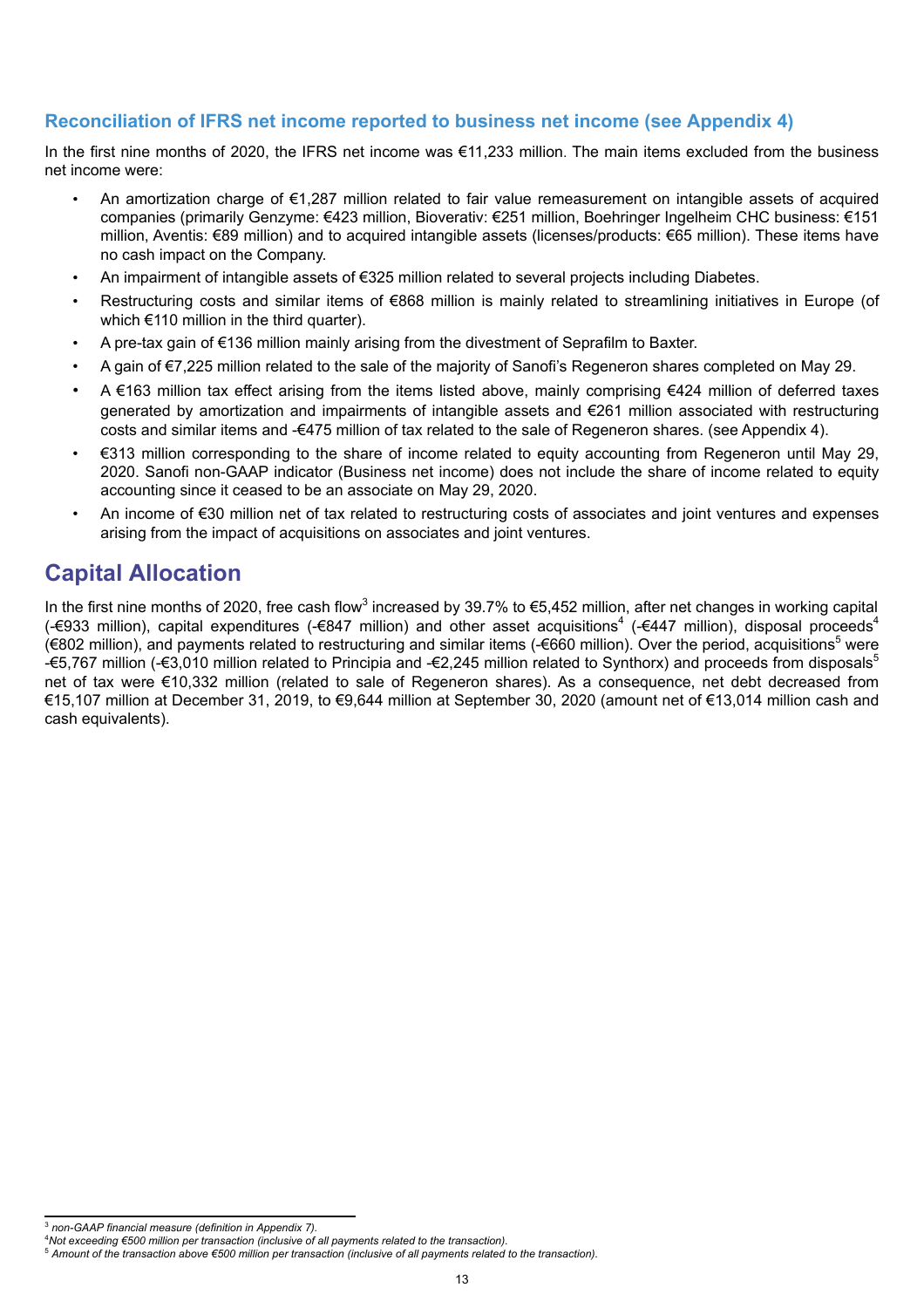# **Forward-Looking Statements**

This press release contains forward-looking statements as defined in the Private Securities Litigation Reform Act of 1995, as amended. Forward-looking *statements are statements that are not historical facts. These statements include projections and estimates and their underlying assumptions, statements regarding plans, objectives, intentions and expectations with respect to future financial results, events, operations, services, product development and potential, and statements regarding future performance. Forward-looking statements are generally identified by the words "expects", "anticipates", "believes", "intends", "estimates", "plans" and similar expressions. Although Sanofi's management believes that the expectations reflected in such forward-looking statements are reasonable, investors are cautioned that forward-looking information and statements are subject to various risks and uncertainties, many of which are difficult to predict and generally beyond the control of Sanofi, that could cause actual results and developments to differ materially from those expressed in, or implied or projected by, the forward-looking information and statements. These risks and uncertainties*  include among other things, the uncertainties inherent in research and development, future clinical data and analysis, including post marketing, decisions by regulatory authorities, such as the FDA or the EMA, regarding whether and when to approve any drug, device or biological application that *may be filed for any such product candidates as well as their decisions regarding labelling and other matters that could affect the availability or*  commercial potential of such product candidates, the fact that product candidates if approved may not be commercially successful, the future approval *and commercial success of therapeutic alternatives, Sanofi's ability to benefit from external growth opportunities, to complete related transactions and/ or obtain regulatory clearances, risks associated with intellectual property and any related pending or future litigation and the ultimate outcome of such litigation, trends in exchange rates and prevailing interest rates, volatile economic and market conditions, cost containment initiatives and subsequent changes thereto, and the impact that COVID-19 will have on us, our customers, suppliers, vendors, and other business partners, and the financial*  condition of any one of them, as well as on our employees and on the global economy as a whole. Any material effect of COVID-19 on any of the foregoing could also adversely impact us. This situation is changing rapidly and additional impacts may arise of which we are not currently aware and *may exacerbate other previously identified risks. The risks and uncertainties also include the uncertainties discussed or identified in the public filings with the SEC and the AMF made by Sanofi, including those listed under "Risk Factors" and "Cautionary Statement Regarding Forward-Looking Statements" in Sanofi's annual report on Form 20-F for the year ended December 31, 2019. Other than as required by applicable law, Sanofi does not undertake any obligation to update or revise any forward-looking information or statements.*

# **Appendices**

### **List of appendices**

- [Appendix 1:](#page-14-0) [2020 third-quarter and first nine months net sales by GBU, franchise, geographic region and product](#page-14-0)
- [Appendix 2:](#page-16-0) [2020 third-quarter](#page-16-0) [and first nine months](#page-14-0) [business net income statement](#page-16-0)
- [Appendix 3:](#page-18-0) [2020 third-quarter](#page-18-0) [and first nine month](#page-14-0) [consolidated income statement](#page-18-0)
- [Appendix 4:](#page-19-0) [Reconciliation of IFRS net income reported to business net income](#page-19-0)
- [Appendix 5:](#page-20-0) [Change in net debt](#page-20-0)
- Appendix 6: Currency sensitivity
- [Appendix 7](#page-22-0) [Definitions of non-GAAP financial indicators](#page-22-0)

**Investor Relations: (+) 33 1 53 77 45 45 - E-mail: IR@sanofi.com - Media Relations: (+) 33 1 53 77 46 46 - E-mail: MR@sanofi.com Website: www.sanofi.com**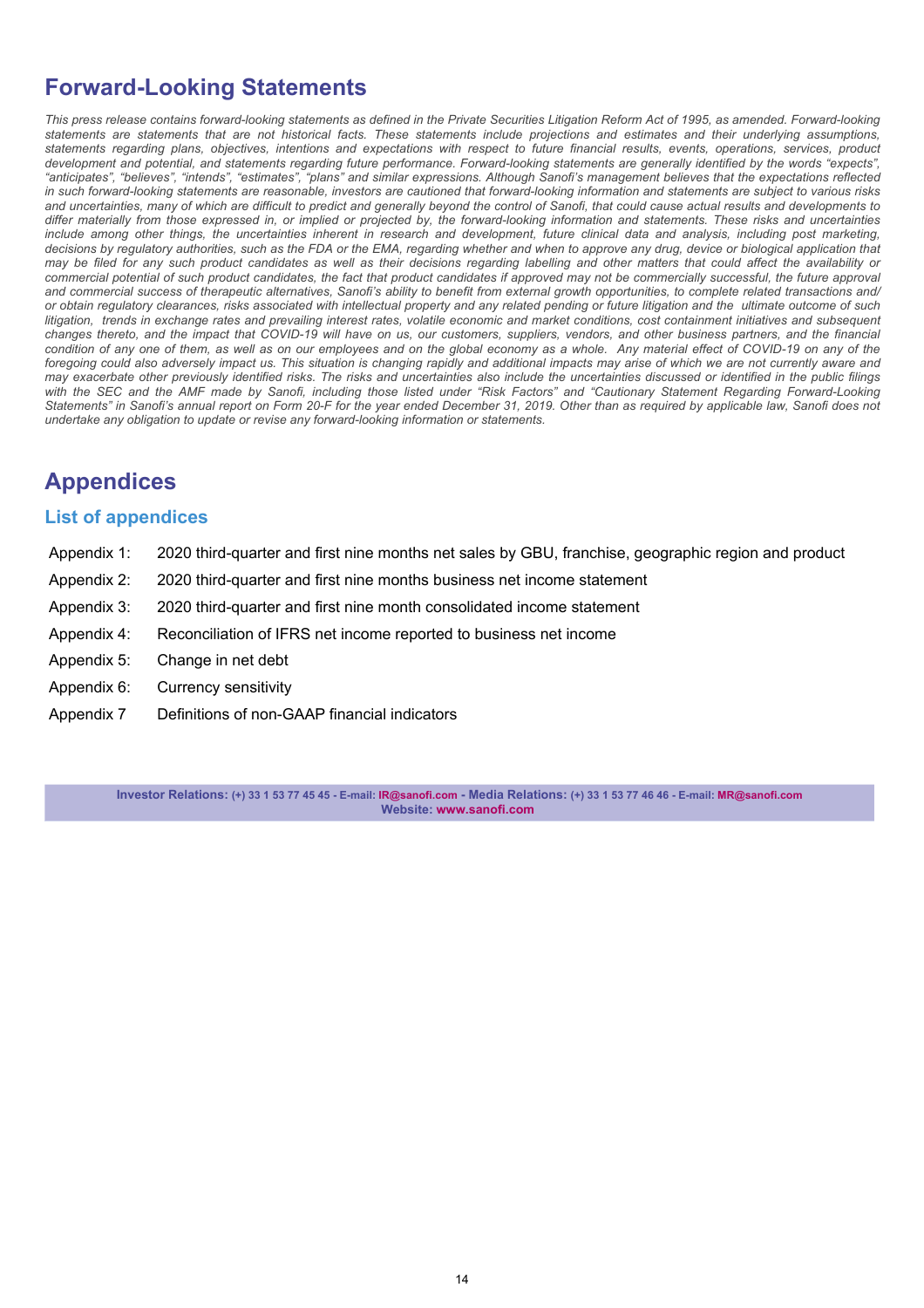# <span id="page-14-0"></span>**Appendix 1: 2020 third-quarter net sales by GBU, franchise, geographic region and product**

| Q3 2020 (€ million)                        | <b>Total Sales</b> | % CER                    | % reported       | <b>United</b><br><b>States</b> | % CER                    | <b>Europe</b>  | % CER                    | <b>Rest of the</b><br>world | % CER            |
|--------------------------------------------|--------------------|--------------------------|------------------|--------------------------------|--------------------------|----------------|--------------------------|-----------------------------|------------------|
| <b>Dupixent</b>                            | 918                | 68.6%                    | 61.1%            | 725                            | 67.7%                    | 97             | 73.2%                    | 96                          | 71.2%            |
| Aubagio                                    | 505                | 6.7%                     | 2.2%             | 355                            | 2.8%                     | 120            | 15.4%                    | 30                          | 25.9%            |
| Lemtrada                                   | 24                 | $-56.1%$                 | $-57.9%$         | 14                             | $-61.8%$                 | $\overline{7}$ | $-57.1%$                 | 3                           | $-33.3%$         |
| Kevzara                                    | 59                 | 28.6%                    | 20.4%            | 28                             | $-12.1%$                 | 18             | 50.0%                    | 13                          | 300.0%           |
| MS/Neurology/Other I&I                     | 588                | 2.5%                     | $-2.0%$          | 397                            | $-3.5%$                  | 145            | 10.8%                    | 46                          | 40.0%            |
| Cerezyme                                   | 162                | 6.0%                     | $-3.6%$          | 43                             | 0.0%                     | 62             | $-3.1%$                  | 57                          | 20.7%            |
| Cerdelga                                   | 60                 | 18.9%                    | 13.2%            | 34                             | 20.0%                    | 23             | 15.0%                    | 3                           | 33.3%            |
| Myozyme                                    | 241                | 11.5%                    | 6.6%             | 91                             | 18.5%                    | 98             | 2.1%                     | 52                          | 18.4%            |
| Fabrazyme                                  | 204                | 6.4%                     | 1.0%             | 102                            | 1.9%                     | 51             | 6.4%                     | 51                          | 16.0%            |
| Aldurazyme                                 | 55                 | 20.4%                    | 12.2%            | 13                             | 8.3%                     | 20             | 5.3%                     | 22                          | 44.4%            |
| <b>Rare Disease</b>                        | 745                | 9.7%                     | 3.3%             | 283                            | 8.8%                     | 254            | 2.8%                     | 208                         | 19.4%            |
| Jevtana                                    | 134                | 16.0%                    | 12.6%            | 63                             | 34.0%                    | 48             | 14.3%                    | 23                          | $-14.8%$         |
| Fasturtec                                  | 42                 | 29.4%                    | 23.5%            | 28                             | 31.8%                    | 11             | 22.2%                    | 3                           | 33.3%            |
| Libtayo                                    | 21                 | 425.0%                   | 425.0%           | 0                              |                          | 19             | 533.3%                   | $\overline{2}$              | 100.0%           |
| Sarclisa                                   | 13                 | $\overline{\phantom{0}}$ |                  | 9                              | $\overline{\phantom{0}}$ | $\overline{2}$ | $\overline{\phantom{0}}$ | $\overline{2}$              |                  |
| Oncology                                   | 210                | 37.6%                    | 33.8%            | 100                            | 47.2%                    | 80             | 48.1%                    | 30                          | $-3.2%$          |
| Alprolix                                   | 109                | 10.6%                    | 4.8%             | 80                             | 6.3%                     | 0              | $\overline{\phantom{0}}$ | 29                          | 24.0%            |
| Eloctate                                   | 152                | $-1.9%$                  | $-6.2%$          | 108                            | $-6.6%$                  | 0              |                          | 44                          | 12.5%            |
| Cablivi                                    | 31                 | 65.0%                    | 55.0%            | 21                             | 69.2%                    | 10             | 66.7%                    | 0                           | -                |
| <b>Rare Blood Disorder</b>                 | 292                | 7.3%                     | 2.1%             | 209                            | 2.8%                     | 10             | 66.7%                    | 73                          | 16.7%            |
| <b>Specialty Care</b>                      | 2,753              | 23.8%                    | 18.0%            | 1,714                          | 24.7%                    | 586            | 18.7%                    | 453                         | 27.0%            |
| Lantus                                     | 657                | $-7.1%$                  | $-12.5%$         | 253                            | $-9.8%$                  | 126            | $-10.5%$                 | 278                         | $-2.9%$          |
| Toujeo                                     | 216                | 3.7%                     | $-0.9%$          | 66                             | $-4.1%$                  | 90             | 4.7%                     | 60                          | 11.9%            |
| Apidra                                     | 79                 | 2.4%                     | $-4.8%$          | 8                              | $-18.2%$                 | 32             | 0.0%                     | 39                          | 10.0%            |
| Soliqua/iGlarLixi                          | 40                 | 27.3%                    | 21.2%            | 24                             | 8.7%                     | 6              | 20.0%                    | 10                          | 120.0%           |
| <b>Diabetes</b>                            | 1,146              | -4.0%                    | $-9.1%$          | 396                            | -7.3%                    | 285            | $-5.9%$                  | 465                         | 0.0%             |
| Plavix                                     | 205                | $-39.9%$                 | $-42.4%$         | $\mathbf 2$                    |                          | 29             | $-21.6%$                 | 174                         | $-42.9%$         |
| Lovenox                                    | 365                | 17.1%                    | 9.3%             | $\overline{7}$                 | $-12.5%$                 | 169            | 0.6%                     | 189                         | 36.5%            |
| Renagel / Renvela                          | 63                 | $-22.4%$                 | $-25.9%$         | 16                             | $-59.0%$                 | 11             | $-21.4%$                 | 36                          | 21.9%            |
| Aprovel                                    | 133                | $-17.8%$                 | $-21.3%$         | $\overline{7}$                 | 16.7%                    | 23             | $-17.9%$                 | 103                         | $-19.3%$         |
| Synvisc / Synvysc one                      | 56                 | $-19.2%$                 | $-23.3%$         | 43                             | $-10.0%$                 | 5              | $-16.7%$                 | 8<br>10                     | $-47.1%$         |
| Mozobil<br>Thymoglobulin                   | 56<br>87           | 16.0%<br>1.1%            | 12.0%<br>$-3.3%$ | 32<br>52                       | 25.0%<br>12.2%           | 14<br>9        | 7.7%<br>0.0%             | 26                          | 0.0%<br>$-15.6%$ |
| Taxotere                                   | 41                 | 2.4%                     | $-2.4%$          | $\bf 0$                        | 0.0%                     | $\mathbf{1}$   | 0.0%                     | 40                          | 2.4%             |
| Eloxatine                                  | 52                 | 1.9%                     | 0.0%             | $\bf 0$                        | 0.0%                     | 0              | $-100.0%$                | 52                          | 3.9%             |
| Praluent                                   | 50                 | -16.4%                   | $-18.0%$         | 14                             | $-51.7%$                 | 30             | 25.0%                    | 6                           | $-12.5%$         |
| Multaq                                     | 79                 | $-5.7%$                  | $-9.2%$          | 70                             | 0.0%                     | 6              | $-40.0%$                 | 3                           | $-33.3%$         |
| Generics                                   | 219                | $-3.4%$                  | $-18.0%$         | 42                             | 22.2%                    | 21             | $-32.3%$                 | 156                         | $-3.5%$          |
| Others                                     | 1,056              | $-4.4%$                  | $-10.1%$         | 69                             | $-5.2\%$                 | 496            | 2.2%                     | 491                         | $-9.8%$          |
| <b>Cardiovascular &amp; Established Rx</b> |                    |                          |                  |                                |                          |                |                          |                             |                  |
| <b>Products</b>                            | 2,462              | -7.5%                    | $-13.3%$         | 354                            | -5.8%                    | 814            | $-1.5%$                  | 1,294                       | -11.0%           |
| <b>General Medicines</b>                   | 3,608              | -6.4%                    | $-12.0%$         | 750                            | $-6.6%$                  | 1,099          | $-2.7%$                  | 1,759                       | $-8.4%$          |
| <b>Pharmaceuticals</b>                     | 6,361              | 4.5%                     | $-1.1%$          | 2,464                          | 13.1%                    | 1,685          | 3.7%                     | 2,212                       | $-2.8%$          |
| Polio / Pertussis / Hib                    | 553                | 13.4%                    | 7.4%             | 117                            | 57.7%                    | 89             | 16.9%                    | 347                         | 3.1%             |
| Adult Booster Vaccines                     | 151                | $-13.2%$                 | $-17.0%$         | 92                             | $-19.7%$                 | 39             | $-9.3%$                  | 20                          | 23.5%            |
| Meningitis / Pneumonia                     | 214                | $-26.5%$                 | $-31.0%$         | 183                            | $-30.2%$                 | 0              | 0.0%                     | 31                          | 0.0%             |
| Influenza Vaccines                         | 1,065              | 53.1%                    | 44.9%            | 833                            | 52.8%                    | 131            | 52.3%                    | 101                         | 56.5%            |
| Travel and Other Endemic Vaccines          | 71                 | $-53.5%$                 | $-55.3%$         | 17                             | $-53.7%$                 | 4              | $-87.9%$                 | 50                          | $-40.0%$         |
| <b>Vaccines</b>                            | 2,077              | 13.6%                    | 7.7%             | 1,260                          | 19.1%                    | 263            | 10.4%                    | 554                         | 4.1%             |
| Allergy, Cough and Cold                    | 236                | $-13.4%$                 | $-18.6%$         | 81                             | 16.7%                    | 69             | $-25.8%$                 | 86                          | $-21.6%$         |
| Pain                                       | 291                | 5.0%                     | $-4.0%$          | 43                             | 0.0%                     | 129            | 7.4%                     | 119                         | 4.4%             |
| Digestive                                  | 211                | 0.4%                     | $-5.8%$          | 24                             | $-21.2%$                 | 76             | 5.6%                     | 111                         | 3.4%             |
|                                            |                    |                          |                  |                                |                          |                |                          |                             |                  |
| Nutritional                                | 159                | 4.2%                     | $-4.8%$          | 11                             | 10.0%                    | 33             | 13.3%                    | 115                         | 1.6%             |
| <b>Consumer Healthcare</b>                 | 1,041              | $-1.1%$                  | $-8.3%$          | 250                            | 2.7%                     | 324            | $-1.5%$                  | 467                         | $-2.8%$          |
| Company                                    | 9,479              | 5.7%                     | $-0.2%$          | 3,974                          | 14.2%                    | 2,272          | 3.7%                     | 3,233                       | $-1.7%$          |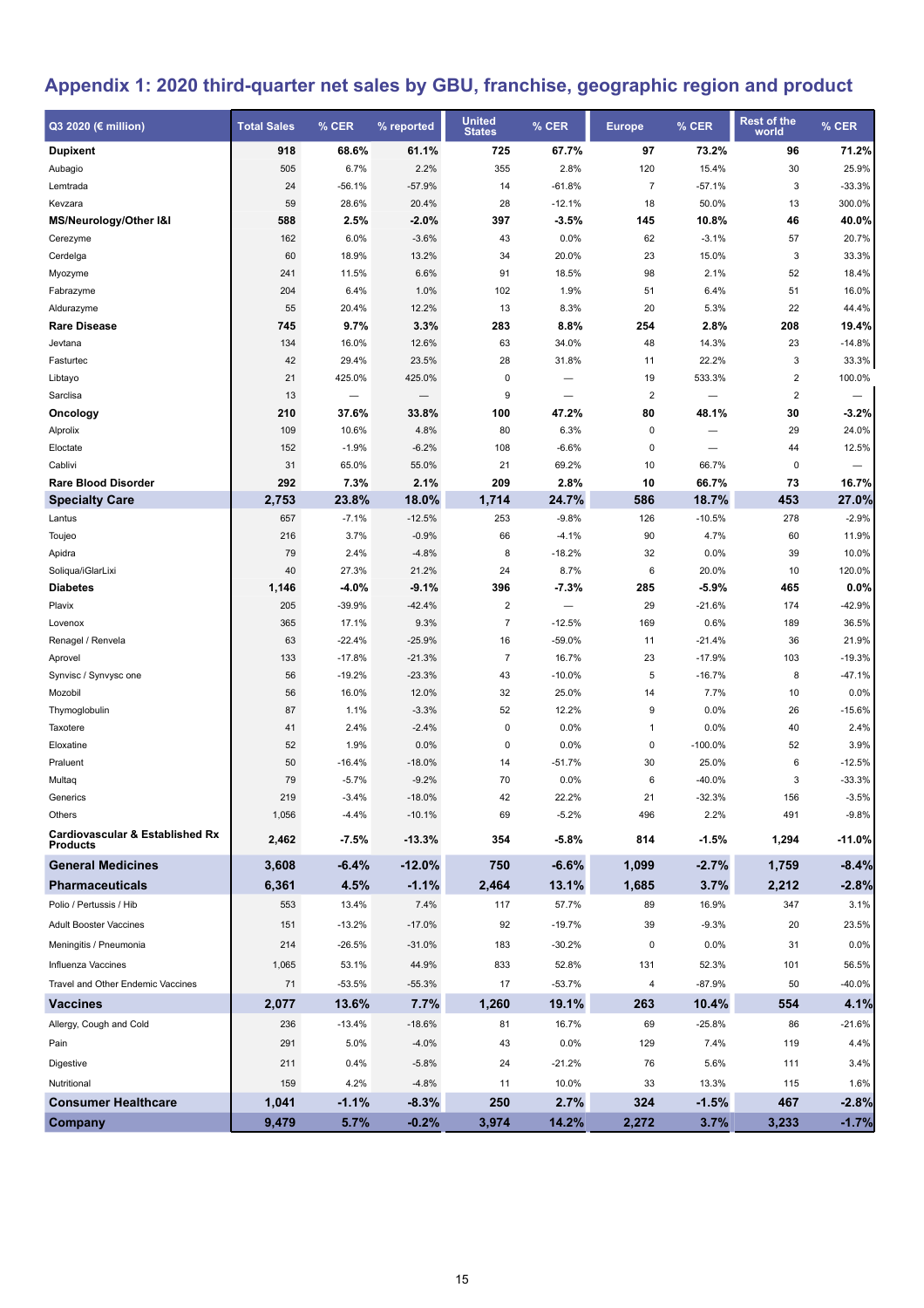# **2020 first nine months net sales by GBU, franchise, geographic region and product**

| 9M 2020 (€ million)                                           | <b>Total Sales</b> | % CER    | % reported | <b>United</b><br><b>States</b> | % CER                    | <b>Europe</b>  | % CER                    | <b>Rest of the</b><br>world | % CER                    |
|---------------------------------------------------------------|--------------------|----------|------------|--------------------------------|--------------------------|----------------|--------------------------|-----------------------------|--------------------------|
| <b>Dupixent</b>                                               | 2,552              | 83.5%    | 82.9%      | 2,035                          | 81.6%                    | 271            | 95.0%                    | 246                         | 87.9%                    |
| Aubagio                                                       | 1,573              | 13.0%    | 12.6%      | 1,130                          | 12.0%                    | 351            | 14.3%                    | 92                          | 21.0%                    |
| Lemtrada                                                      | 92                 | $-58.3%$ | $-58.7%$   | 49                             | $-59.0%$                 | 25             | $-69.6%$                 | 18                          | $-22.2%$                 |
| Kevzara                                                       | 176                | 35.9%    | 34.4%      | 92                             | 13.6%                    | 55             | 83.3%                    | 29                          | 55.0%                    |
| MS/Neurology/Other I&I                                        | 1,841              | 5.7%     | 5.1%       | 1,271                          | 5.2%                     | 431            | 3.4%                     | 139                         | 17.2%                    |
| Cerezyme                                                      | 530                | 5.8%     | $-0.2%$    | 133                            | $-0.7%$                  | 187            | $-2.6%$                  | 210                         | 18.0%                    |
| Cerdelga                                                      | 175                | 17.2%    | 15.9%      | 97                             | 11.5%                    | 68             | 23.6%                    | 10                          | 33.3%                    |
| Myozyme                                                       | 713                | 6.8%     | 4.9%       | 269                            | 10.7%                    | 291            | 0.0%                     | 153                         | 13.7%                    |
| Fabrazyme                                                     | 617                | 4.7%     | 3.2%       | 308                            | 1.3%                     | 149            | 8.8%                     | 160                         | 7.6%                     |
| Aldurazyme                                                    | 177                | 7.1%     | 4.1%       | 39                             | 2.6%                     | 59             | 1.7%                     | 79                          | 13.5%                    |
| <b>Rare Disease</b>                                           | 2,277              | 6.7%     | 3.9%       | 846                            | 5.0%                     | 754            | 2.9%                     | 677                         | 13.0%                    |
| Jevtana                                                       | 405                | 14.0%    | 13.8%      | 186                            | 23.8%                    | 140            | 8.5%                     | 79                          | 3.9%                     |
| Fasturtec                                                     | 114                | 16.2%    | 15.2%      | 73                             | 15.9%                    | 31             | 10.7%                    | 10                          | 37.5%                    |
| Libtayo                                                       | 48                 | 1125.0%  | 1100.0%    | 0                              |                          | 43             | 1333.3%                  | 5                           | 500.0%                   |
| Sarclisa                                                      | 18                 |          | —          | 14                             | $\overline{\phantom{0}}$ | $\overline{2}$ | $\overline{\phantom{0}}$ | $\overline{2}$              |                          |
| Oncology                                                      | 585                | 28.1%    | 27.5%      | 273                            | 28.5%                    | 216            | 35.0%                    | 96                          | 14.1%                    |
| Alprolix                                                      | 335                | 10.5%    | 10.2%      | 241                            | 8.1%                     | $\pmb{0}$      |                          | 94                          | 17.3%                    |
| Eloctate                                                      | 482                | $-5.3%$  | $-4.9%$    | 342                            | $-13.2%$                 | $\mathbf 0$    |                          | 140                         | 22.1%                    |
| Cablivi                                                       | 83                 | 110.0%   | 107.5%     | 54                             | 125.0%                   | 29             | 93.3%                    | 0                           | $\overline{\phantom{0}}$ |
| <b>Rare Blood Disorder</b>                                    | 900                | 5.8%     | 5.8%       | 637                            | $-0.6%$                  | 29             | 93.3%                    | 234                         | 20.0%                    |
| <b>Specialty Care</b>                                         | 8,155              | 23.9%    | 22.7%      | 5,062                          | 27.0%                    | 1,701          | 16.2%                    | 1,392                       | 23.0%                    |
| Lantus                                                        | 2,074              | $-6.9%$  | $-9.2%$    | 727                            | $-15.6%$                 | 407            | $-8.9%$                  | 940                         | 1.9%                     |
| Toujeo                                                        | 712                | 11.4%    | 9.7%       | 209                            | $-1.4%$                  | 278            | 10.3%                    | 225                         | 27.7%                    |
| Apidra                                                        | 252                | 2.7%     | $-1.6%$    | 23                             | $-36.1%$                 | 99             | $-1.0%$                  | 130                         | 17.5%                    |
| Soliqua/iGlarLixi                                             | 115                | 41.0%    | 38.6%      | 71                             | 20.3%                    | 17             | 38.5%                    | 27                          | 154.5%                   |
| <b>Diabetes</b>                                               | 3,622              | $-3.6%$  | $-5.8%$    | 1,162                          | $-14.2%$                 | 903            | $-2.3%$                  | 1,557                       | 4.7%                     |
| Plavix                                                        | 714                | $-35.6%$ | $-36.4%$   | $\overline{7}$                 | $\qquad \qquad -$        | 96             | $-10.3%$                 | 611                         | $-38.9%$                 |
| Lovenox                                                       | 995                | 1.5%     | $-2.8%$    | 22                             | $-15.4%$                 | 467            | $-15.3%$                 | 506                         | 23.5%                    |
| Renagel / Renvela                                             | 194                | $-14.8%$ | $-15.7%$   | 61                             | $-38.8%$                 | 35             | $-14.6%$                 | 98                          | 11.0%                    |
| Aprovel                                                       | 439                | $-17.5%$ | $-19.2%$   | 19                             | $-5.0%$                  | 76             | $-7.3%$                  | 344                         | $-20.0%$                 |
| Synvisc / Synvysc one                                         | 152                | $-32.0%$ | $-33.3%$   | 106                            | $-30.7%$                 | 14             | $-30.0%$                 | 32                          | $-36.4%$                 |
| Mozobil                                                       | 155                | 9.1%     | 8.4%       | 90                             | 11.0%                    | 40             | 5.3%                     | 25                          | 8.7%                     |
| Thymoglobulin                                                 | 236                | $-9.4%$  | $-10.9%$   | 140                            | $-2.1%$                  | 22             | $-18.5%$                 | 74                          | $-18.1%$                 |
| Taxotere                                                      | 119                | $-7.6%$  | $-9.2%$    | 0                              | $-100.0%$                | $\sqrt{2}$     | $-33.3%$                 | 117                         | $-7.8%$                  |
| Eloxatine                                                     | 146                | $-7.5%$  | $-9.3%$    | $\mathbf{1}$                   | $-125.0%$                | $\mathbf{1}$   | $-50.0%$                 | 144                         | $-9.8%$                  |
| Praluent                                                      | 196                | 6.6%     | 7.1%       | 82                             | 9.6%                     | 86             | $-1.1%$                  | 28                          | 26.1%                    |
| Multaq                                                        | 233                | $-6.0%$  | $-6.0%$    | 205                            | $-1.4%$                  | 18             | $-40.0%$                 | 10                          | 0.0%                     |
| Generics                                                      | 713                | $-2.2%$  | $-11.2%$   | 117                            | 1.7%                     | 78             | $-19.6%$                 | 518                         | $-0.2%$                  |
| Others                                                        | 3,312              | $-4.9%$  | $-7.5%$    | 196                            | $-10.4%$                 | 1,493          | $-2.7%$                  | 1,623                       | $-6.0%$                  |
| <b>Cardiovascular &amp; Established Rx</b><br><b>Products</b> | 7,604              | $-9.4%$  | -12.2%     | 1,046                          | $-7.7%$                  | 2,428          | $-7.3%$                  | 4,130                       | -10.9%                   |
| <b>General Medicines</b>                                      | 11,226             | $-7.6%$  | $-10.2%$   | 2,208                          | $-11.3%$                 | 3,331          | $-6.0%$                  | 5,687                       | $-7.1%$                  |
| <b>Pharmaceuticals</b>                                        | 19,381             | 3.3%     | 1.2%       | 7,270                          | 12.3%                    | 5,032          | 0.5%                     | 7,079                       | $-2.4%$                  |
| Polio / Pertussis / Hib                                       | 1,612              | 10.4%    | 7.3%       | 300                            | 11.9%                    | 251            | 7.7%                     | 1,061                       | 10.6%                    |
| <b>Adult Booster Vaccines</b>                                 | 344                | $-16.1%$ | $-17.3%$   | 188                            | $-22.0%$                 | 113            | $-12.4%$                 | 43                          | 7.3%                     |
| Meningitis / Pneumonia                                        | 434                | -19.9%   | $-22.2%$   | 311                            | $-29.3%$                 | $\mathbf{1}$   | 0.0%                     | 122                         | 19.6%                    |
| Influenza Vaccines                                            | 1,244              | 54.0%    | 46.0%      | 846                            | 53.8%                    | 136            | 54.5%                    | 262                         | 54.4%                    |
| Travel and Other Endemic Vaccines                             | 225                | $-45.4%$ | -45.9%     | 60                             | $-47.8%$                 | 42             | $-58.8%$                 | 123                         | $-37.2%$                 |
| <b>Vaccines</b>                                               | 3,913              | 5.9%     | 2.4%       | 1,751                          | 4.9%                     | 544            | $-2.0%$                  | 1,618                       | 9.9%                     |
| Allergy, Cough and Cold                                       | 876                | $-1.8%$  | $-3.4%$    | 295                            | 13.1%                    | 246            | $-10.8%$                 | 335                         | $-5.4%$                  |
| Pain                                                          | 926                | 3.8%     | $-1.9%$    | 141                            | 2.2%                     | 400            | 1.5%                     | 385                         | 6.6%                     |
| Digestive                                                     | 637                | $-13.6%$ | $-16.4%$   | 62                             | $-54.4%$                 | 243            | $-1.2%$                  | 332                         | $-7.1%$                  |
| Nutritional                                                   | 467                | 5.6%     | 0.0%       | 34                             | 17.2%                    | 95             | $-1.0%$                  | 338                         | 6.5%                     |
| <b>Consumer Healthcare</b>                                    | 3,365              | $-1.5%$  | $-5.0%$    | 833                            | $-2.8%$                  | 1,041          | $-2.4%$                  | 1,491                       | $-0.1%$                  |
| Company                                                       | 26,659             | 3.0%     | 0.5%       | 9,854                          | 9.4%                     | 6,617          | $-0.2%$                  | 10,188                      | $-0.3%$                  |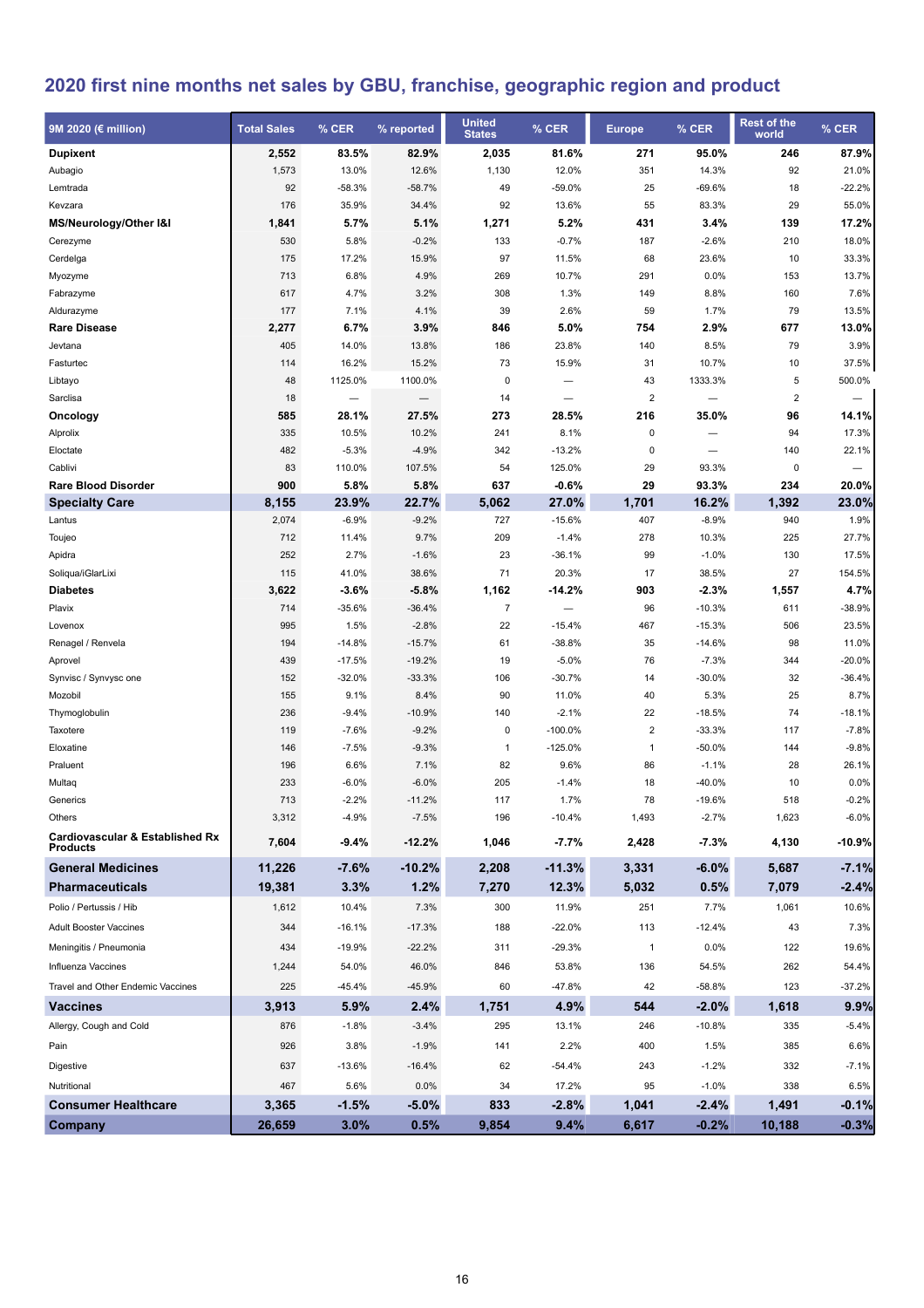### <span id="page-16-0"></span>**Appendix 2: Business net income statement**

| <b>Third Quarter 2020</b>                                          |            | <b>Pharmaceuticals</b>         |          |                        | <b>Consumer Healthcare</b>     |          |            | <b>Vaccines</b>                |         |                                 | Others $^{(2)}$    |          |                        | <b>Total Group</b> |         |
|--------------------------------------------------------------------|------------|--------------------------------|----------|------------------------|--------------------------------|----------|------------|--------------------------------|---------|---------------------------------|--------------------|----------|------------------------|--------------------|---------|
| $\epsilon$ million                                                 | Q3<br>2020 | Q <sub>3</sub><br>$2019^{(1)}$ | Change   | Q <sub>3</sub><br>2020 | Q <sub>3</sub><br>$2019^{(1)}$ | Change   | Q3<br>2020 | Q <sub>3</sub><br>$2019^{(1)}$ | Change  | Q <sub>3</sub><br>2020          | Q3<br>$2019^{(1)}$ | Change   | Q <sub>3</sub><br>2020 | Q3<br>$2019^{(1)}$ | Change  |
| <b>Net sales</b>                                                   | 6.361      | 6.435                          | $-1.1%$  | 1,041                  | 1,135                          | $-8.3%$  | 2.077      | 1.929                          | 7.7%    | $\qquad \qquad -$               | —                  | $-\%$    | 9.479                  | 9.499              | $-0.2%$ |
| Other revenues                                                     | 28         | 34                             | $-17.6%$ | 13                     | 15                             | $-13.3%$ | 359        | 373                            | $-3.8%$ | $\hspace{0.1mm}-\hspace{0.1mm}$ | —                  | $-%$     | 400                    | 422                | $-5.2%$ |
| Cost of Sales                                                      | (1,726)    | (1,672)                        | 3.2%     | (356)                  | (407)                          | $-12.5%$ | (1,022)    | (1,001)                        | 2.1%    | (55)                            | (54)               | 1.9%     | (3, 159)               | (3, 134)           | 0.8%    |
| As % of net sales                                                  | $(27.1)\%$ | $(26.0)\%$                     |          | $(34.2)\%$             | $(35.9)\%$                     |          | $(49.2)\%$ | (51.9)%                        |         |                                 |                    |          | $(33.3)\%$             | $(33.0)\%$         |         |
| <b>Gross Profit</b>                                                | 4.663      | 4.797                          | $-2.8%$  | 698                    | 743                            | $-6.1%$  | 1,414      | 1,301                          | 8.7%    | (55)                            | (54)               | 1.9%     | 6,720                  | 6.787              | $-1.0%$ |
| As % of net sales                                                  | 73.3%      | 74.5%                          |          | 67.1%                  | 65.5%                          |          | 68.1%      | 67.4%                          |         |                                 |                    |          | 70.9%                  | 71.4%              |         |
| Research and<br>development expenses                               | (1,019)    | (1,075)                        | $-5.2%$  | (33)                   | (33)                           | $-%$     | (181)      | (152)                          | 19.1%   | (88)                            | (100)              | $-12.0%$ | (1, 321)               | (1,360)            | $-2.9%$ |
| As % of net sales                                                  | $(16.0)\%$ | (16.7)%                        |          | $(3.2)\%$              | (2.9)%                         |          | $(8.7)\%$  | (7.9)%                         |         |                                 |                    |          | $(13.9)\%$             | $(14.3)\%$         |         |
| Selling and general<br>expenses                                    | (1, 193)   | (1, 252)                       | $-4.7%$  | (337)                  | (359)                          | $-6.1%$  | (201)      | (198)                          | 1.5%    | (451)                           | (502)              | $-10.2%$ | (2, 182)               | (2, 311)           | $-5.6%$ |
| As % of net sales                                                  | $(18.8)\%$ | $(19.5)\%$                     |          | $(32.4)\%$             | $(31.6)\%$                     |          | (9.7)%     | $(10.3)\%$                     |         |                                 |                    |          | $(23.0)\%$             | $(24.3)\%$         |         |
| Other current operating<br>income/expenses                         | (189)      | (156)                          |          | (2)                    | 35                             |          | (3)        | 3                              |         | 12                              | (1)                |          | (182)                  | (119)              |         |
| Share of profit/loss of<br>associates* and joint<br>ventures $(3)$ | (1)        |                                |          |                        | 3                              |          | 2          | 9                              |         |                                 |                    |          | $\mathbf{1}$           | 12                 |         |
| Net income attributable<br>to non controlling<br>interests         | (8)        | (10)                           |          | (1)                    | (2)                            |          |            |                                |         |                                 |                    |          | (9)                    | (12)               |         |
| <b>Business operating</b><br>income                                | 2,253      | 2,304                          | $-2.2%$  | 325                    | 387                            | $-16.0%$ | 1,031      | 963                            | 7.1%    | (582)                           | (657)              | $-11.4%$ | 3,027                  | 2,997              | 1.0%    |
| As % of net sales                                                  | 35.4%      | 35.8%                          |          | 31.2%                  | 34.1%                          |          | 49.6%      | 49.9%                          |         |                                 |                    |          | 31.9%                  | 31.6%              |         |

| Financial income and expenses | (76)  | (80)  |      |
|-------------------------------|-------|-------|------|
| Income tax expenses           | (652) | (641) |      |
| Tax rate**                    | 22.0% | 22.0% |      |
| <b>Business net income</b>    | 2.299 | 2.276 | 1.0% |
| As % of net sales             | 24.3% | 24.0% |      |

| Business earnings / share(in euros)*** | 1.83 | 1.82 | 0.5% |
|----------------------------------------|------|------|------|
|----------------------------------------|------|------|------|

*\* Net of tax.*

*\*\* Determined based on Business income before tax, associates, and non-controlling interests.*

*\*\*\* Based on an average number of shares outstanding of 1,255.7 million in the third quarter of 2020 and 1,252.2 million in the third quarter of 2019.*

*(1) In 2019, change of presentation according to the Company new management reporting basis for 2020 and including the Impact of lease standard IFRS 16, effective January 1, 2019, in order to be reported under IFRS 16 and its related interpretations for comparison purposes.*

*(2) Other includes the cost of global support functions (Finance, Human Resources, Information Solution & Technologies, Sanofi Business Services, etc.…).*

*(3) The line "Share of profits/loss of associates and joint-ventures " has been restated in 2019 to exclude any effect of equity method accounting for Regeneron investment as a consequence of the sale of the entire equity investment in Regeneron (with the exception of 400,000 shares retained by Sanofi) on May 29th 2020.*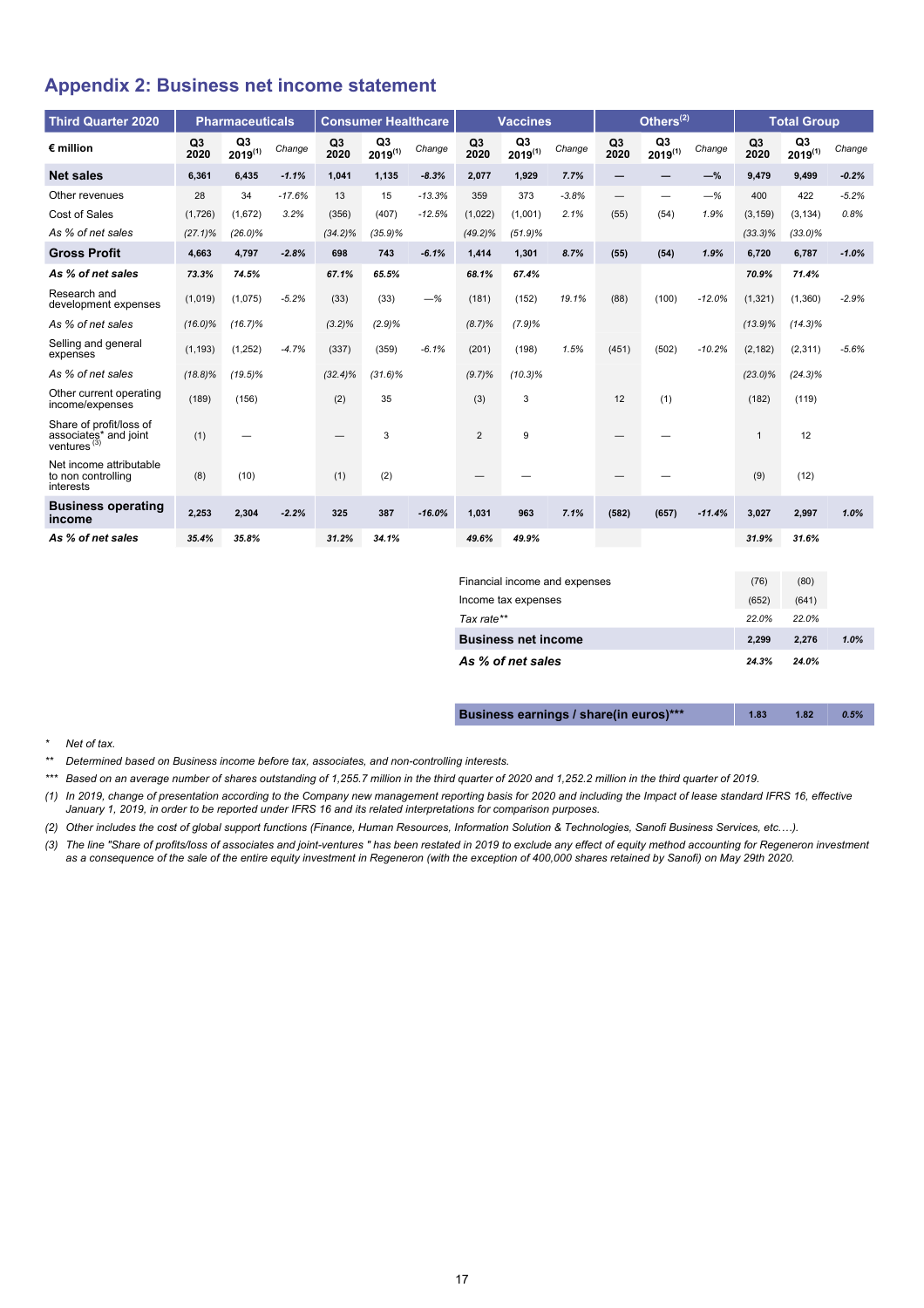| <b>9 Months 2020</b>                                               |                   | <b>Pharmaceuticals</b>    |          |                   | <b>Consumer Healthcare</b> |          |                   | <b>Vaccines</b>           |         |                   | Others $^{(2)}$           |          |                   | <b>Total Group</b>        |          |
|--------------------------------------------------------------------|-------------------|---------------------------|----------|-------------------|----------------------------|----------|-------------------|---------------------------|---------|-------------------|---------------------------|----------|-------------------|---------------------------|----------|
| $\epsilon$ million                                                 | <b>9M</b><br>2020 | <b>9M</b><br>$2019^{(1)}$ | Change   | <b>9M</b><br>2020 | <b>9M</b><br>$2019^{(1)}$  | Change   | <b>9M</b><br>2020 | <b>9M</b><br>$2019^{(1)}$ | Change  | <b>9M</b><br>2020 | <b>9M</b><br>$2019^{(1)}$ | Change   | <b>9M</b><br>2020 | <b>9M</b><br>$2019^{(1)}$ | Change   |
| <b>Net sales</b>                                                   | 19,381            | 19.153                    | 1.2%     | 3,365             | 3,542                      | $-5.0%$  | 3.913             | 3,823                     | 2.4%    | -                 | -                         | $-\%$    | 26,659            | 26,518                    | 0.5%     |
| Other revenues                                                     | 98                | 137                       | $-28.5%$ | 43                | 42                         | 2.4%     | 833               | 917                       | $-9.2%$ | $\qquad \qquad -$ | -                         | $-\%$    | 974               | 1,096                     | $-11.1%$ |
| Cost of Sales                                                      | (5, 153)          | (4, 911)                  | 4.9%     | (1, 126)          | (1, 190)                   | $-5.4%$  | (2, 206)          | (2, 256)                  | $-2.2%$ | (181)             | (159)                     | 13.8%    | (8,666)           | (8,516)                   | 1.8%     |
| As % of net sales                                                  | $(26.6)\%$        | $(25.6)\%$                |          | $(33.5)\%$        | $(33.6)\%$                 |          | $(56.4)\%$        | $(59.0)\%$                |         |                   |                           |          | $(32.5)\%$        | $(32.1)\%$                |          |
| <b>Gross Profit</b>                                                | 14,326            | 14,379                    | $-0.4%$  | 2,282             | 2,394                      | $-4.7%$  | 2,540             | 2,484                     | 2.3%    | (181)             | (159)                     | 13.8%    | 18,967            | 19,098                    | $-0.7%$  |
| As % of net sales                                                  | 73.9%             | 75.1%                     |          | 67.8%             | 67.6%                      |          | 64.9%             | 65.0%                     |         |                   |                           |          | 71.1%             | 72.0%                     |          |
| Research and<br>development expenses                               | (3, 162)          | (3, 498)                  | $-9.6%$  | (94)              | (104)                      | $-9.6%$  | (505)             | (447)                     | 13.0%   | (252)             | (283)                     | $-11.0%$ | (4,013)           | (4, 332)                  | $-7.4%$  |
| As % of net sales                                                  | $(16.3)\%$        | $(18.3)\%$                |          | $(2.8)\%$         | (2.9)%                     |          | $(12.9)\%$        | (11.7)%                   |         |                   |                           |          | $(15.1)\%$        | $(16.3)\%$                |          |
| Selling and general<br>expenses                                    | (3,665)           | (3,931)                   | $-6.8%$  | (1,097)           | (1, 119)                   | $-2.0%$  | (587)             | (572)                     | 2.6%    | (1,440)           | (1,524)                   | $-5.5%$  | (6,789)           | (7, 146)                  | $-5.0%$  |
| As % of net sales                                                  | $(18.9)\%$        | $(20.5)\%$                |          | $(32.6)\%$        | $(31.6)\%$                 |          | $(15.0)\%$        | $(15.0)\%$                |         |                   |                           |          | $(25.5)\%$        | $(26.9)\%$                |          |
| Other current operating<br>income/expenses                         | (339)             | (384)                     |          | 19                | 140                        |          | $\overline{1}$    | (3)                       |         | (118)             | (65)                      |          | (437)             | (312)                     |          |
| Share of profit/loss of<br>associates* and joint<br>ventures $(3)$ | 3                 | $\overline{4}$            |          | $\overline{7}$    | 9                          |          | 2                 | 9                         |         |                   |                           |          | 12                | 22                        |          |
| Net income attributable<br>to non controlling<br>interests         | (25)              | (22)                      |          | (5)               | (5)                        |          |                   |                           |         |                   |                           |          | (30)              | (27)                      |          |
| <b>Business operating</b><br>income                                | 7,138             | 6,548                     | 9.0%     | 1,112             | 1,315                      | $-15.4%$ | 1,451             | 1,471                     | $-1.4%$ | (1,991)           | (2,031)                   | $-2.0%$  | 7,710             | 7,303                     | 5.6%     |
| As % of net sales                                                  | 36.8%             | 34.2%                     |          | 33.0%             | 37.1%                      |          | 37.1%             | 38.5%                     |         |                   |                           |          | 28.9%             | 27.5%                     |          |
|                                                                    |                   |                           |          |                   |                            |          |                   |                           |         |                   |                           |          |                   |                           |          |

| Financial income and expenses | (243)   | (230)    |      |
|-------------------------------|---------|----------|------|
| Income tax expenses           | (1,647) | (1, 557) |      |
| Tax rate**                    | 22.0%   | 22.0%    |      |
| <b>Business net income</b>    | 5.820   | 5.516    | 5.5% |
| As % of net sales             | 21.8%   | 20.8%    |      |

| Business earnings / share(in euros)*** | 4.64 | 4.42 | 5.0% |
|----------------------------------------|------|------|------|
|----------------------------------------|------|------|------|

#### *\* Net of tax.*

*\*\* Determined based on Business income before tax, associates, and non-controlling interests.*

- *\*\*\* Based on an average number of shares outstanding of 1,253 million in the nine first months of 2020 and 1,248.9 million in the nine first months of 2019.*
- *(1) In 2019, change of presentation according to the Company new management reporting basis for 2020 and including the Impact of lease standard IFRS 16, effective January 1, 2019, in order to be reported under IFRS 16 and its related interpretations for comparison purposes.*
- *(2) Other includes the cost of global support functions (Finance, Human Resources, Information Solution & Technologies, Sanofi Business Services, etc.…).*
- *(3) The line "Share of profits/loss of associates and joint-ventures " has been restated in 2019 to exclude any effect of equity method accounting for Regeneron investment as a consequence of the sale of the entire equity investment in Regeneron (with the exception of 400,000 shares retained by Sanofi) on May 29th 2020.*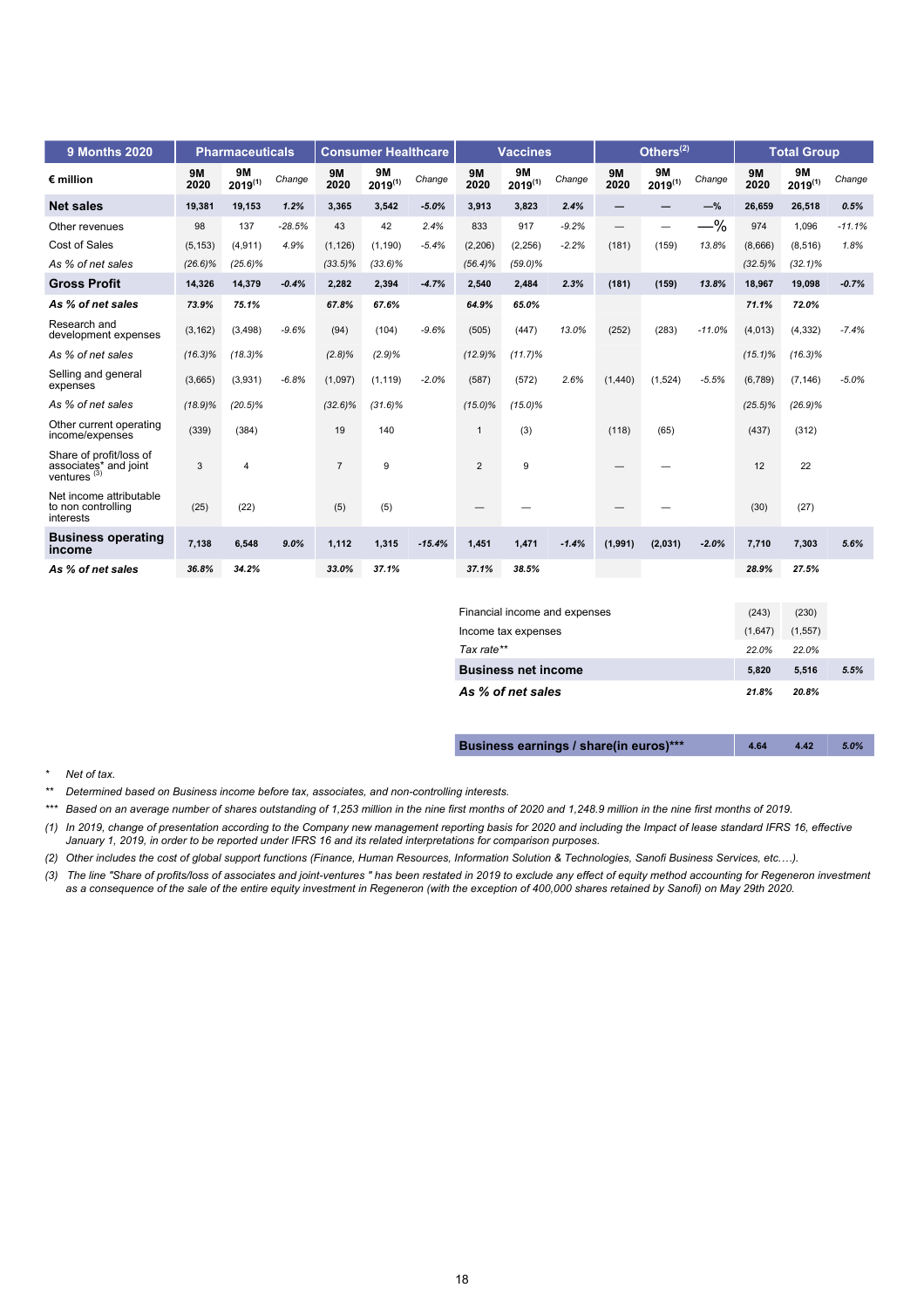# <span id="page-18-0"></span>**Appendix 3: Consolidated income statements**

| $\epsilon$ million                                                                                  | Q3 2020  | Q3 2019  | 9M 2020  | 9M 2019  |
|-----------------------------------------------------------------------------------------------------|----------|----------|----------|----------|
| <b>Net sales</b>                                                                                    | 9,479    | 9,499    | 26,659   | 26,518   |
| Other revenues                                                                                      | 400      | 422      | 974      | 1,096    |
| Cost of sales                                                                                       | (3, 176) | (3, 134) | (8,719)  | (8, 519) |
| <b>Gross profit</b>                                                                                 | 6,703    | 6,787    | 18,914   | 19,095   |
| Research and development expenses                                                                   | (1, 321) | (1,360)  | (4,013)  | (4, 332) |
| Selling and general expenses                                                                        | (2, 182) | (2, 311) | (6,789)  | (7, 146) |
| Other operating income                                                                              | 242      | 122      | 523      | 396      |
| Other operating expenses                                                                            | (424)    | (241)    | (1, 117) | (708)    |
| Amortization of intangible assets                                                                   | (404)    | (520)    | (1,287)  | (1,636)  |
| Impairment of intangible assets (1)                                                                 | (2)      | (183)    | (325)    | (2,023)  |
| Fair value remeasurement of contingent consideration                                                | 22       | 52       | 76       | 242      |
| Restructuring costs and similar items                                                               | (110)    | (157)    | (868)    | (904)    |
| Other gains and losses, and litigation <sup>(2)</sup>                                               |          | (57)     | 136      | 260      |
| Gain on Regeneron investment as result of transaction completed on<br>May 29th, 2020 <sup>(3)</sup> |          |          | 7,382    |          |
| <b>Operating income</b>                                                                             | 2,524    | 2,132    | 12,632   | 3,244    |
| Financial expenses                                                                                  | (91)     | (109)    | (289)    | (353)    |
| <b>Financial income</b>                                                                             | 15       | 29       | 46       | 123      |
| Income before tax and associates and joint ventures                                                 | 2,448    | 2,052    | 12,389   | 3,014    |
| Income tax expense                                                                                  | (490)    | (268)    | (1,484)  | (281)    |
| Share of profit/(loss) of associates and joint ventures                                             |          | 91       | 355      | 207      |
| Net income excluding the exchanged/held-for-exchange Animal<br><b>Health business</b>               | 1,959    | 1,875    | 11,260   | 2,940    |
| Net income/(loss) of the exchanged/held-for-exchange Animal Health<br>business                      |          | (100)    |          | (100)    |
| <b>Net income</b>                                                                                   | 1,959    | 1,775    | 11,260   | 2,840    |
| Net income attributable to non-controlling interests                                                | 7        | 9        | 27       | 24       |
| Net income attributable to equity holders of Sanofi                                                 | 1,952    | 1,766    | 11,233   | 2,816    |
| Average number of shares outstanding (million)                                                      | 1,255.7  | 1,252.2  | 1,253.0  | 1,248.9  |
| <b>IFRS Earnings per share (in euros)</b>                                                           | 1.55     | 1.41     | 8.96     | 2.25     |

*(1) In 2019, mainly related to Eloctate Impairment.*

*(2) In 2020, includes mainly the gain on the sale of operations related to the Seprafilm product to Baxter. In 2019, net gain of € 317 million related to litigation.*

*(3) This line includes the pre-tax income from the sale of Regeneron shares following the public offer for sale and Regeneron's repurchase on May 29, 2020. This amount*  does not include the gain related to the remeasurement at fair value of the 400,000 retained shares that could be used to finance the R&D collaboration under the letter *of agreement dated 2018.*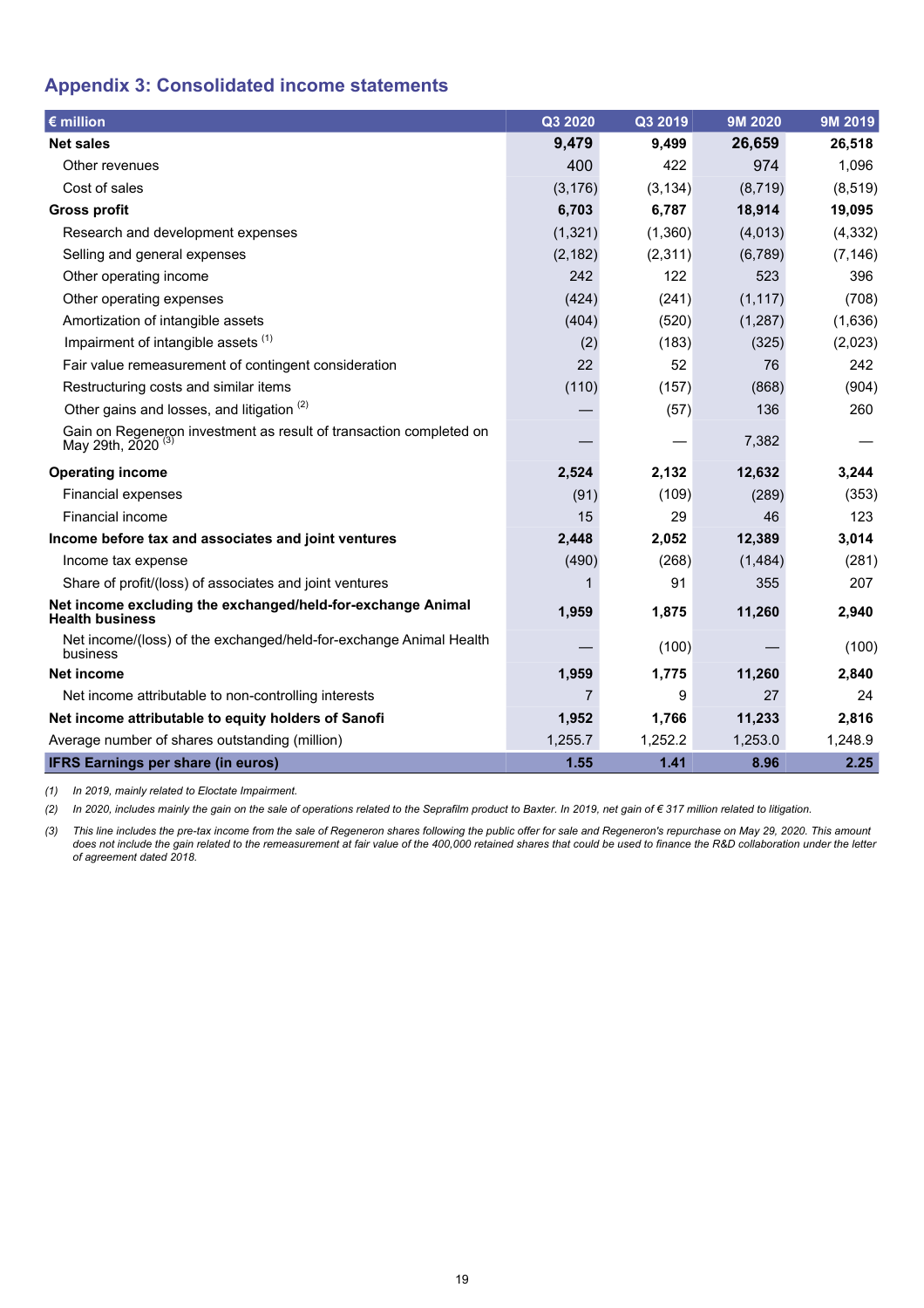# <span id="page-19-0"></span>**Appendix 4: Reconciliation of Net income attributable to equity holders of Sanofi to Business net income**

| $\epsilon$ million                                                                                                                             | Q3 2020        | Q3 2019 <sup>(1)</sup> | 9M 2020  | 9M 2019 <sup>(1)</sup> |
|------------------------------------------------------------------------------------------------------------------------------------------------|----------------|------------------------|----------|------------------------|
| Net income attributable to equity holders of Sanofi                                                                                            | 1,952          | 1,766                  | 11,233   | 2,816                  |
| Amortization of intangible assets <sup>(2)</sup>                                                                                               | 404            | 520                    | 1,287    | 1,636                  |
| Impairment of intangible assets <sup>(3)</sup>                                                                                                 | $\overline{2}$ | 183                    | 325      | 2,023                  |
| Fair value remeasurement of contingent consideration                                                                                           | (22)           | (52)                   | (76)     | (242)                  |
| Expenses arising from the impact of acquisitions on inventories                                                                                | 17             |                        | 53       | 3                      |
| Restructuring costs and similar items                                                                                                          | 110            | 157                    | 868      | 904                    |
| Other gains and losses, and litigation (4)                                                                                                     |                | 57                     | (136)    | (260)                  |
| Gain on sale of Regeneron shares on May 29, 2020 <sup>(5)</sup>                                                                                |                |                        | (7, 225) |                        |
| Tax effect of the items listed above:                                                                                                          | (162)          | (373)                  | (163)    | (1, 276)               |
| Amortization and impairment of intangible assets                                                                                               | (122)          | (195)                  | (424)    | (906)                  |
| Fair value remeasurement of contingent consideration                                                                                           | (1)            | (20)                   |          | 4                      |
| Expenses arising from the impact of acquisitions on inventories                                                                                | (3)            |                        | (8)      |                        |
| Restructuring costs and similar items                                                                                                          | (29)           | (50)                   | (261)    | (247)                  |
| Gain on sale of Regeneron shares on May 29, 2020                                                                                               |                |                        | 475      |                        |
| Other tax effects                                                                                                                              | (7)            | (108)                  | 54       | (127)                  |
| Share of items listed above attributable to non-controlling interests                                                                          | (2)            | (3)                    | (3)      | (3)                    |
| Restructuring costs of associates and joint ventures, and expenses arising<br>from the impact of acquisitions on associates and joint ventures |                | 41                     | (30)     | 94                     |
| Effect of discontinuation of use of equity method for Regeneron investment (6)                                                                 |                | (120)                  | (313)    | (279)                  |
| <b>Animal Health Items</b>                                                                                                                     |                | 100                    |          | 100                    |
| <b>Business net income</b>                                                                                                                     | 2,299          | 2,276                  | 5,820    | 5,516                  |
| <b>IFRS earnings per share <math>(7)</math> (in euros)</b>                                                                                     | 1.55           | 1.41                   | 8.96     | 2.25                   |

*(1) Business operating Income restated to exclude any effect of equity method accounting for Regeneron investment and to include the Impact of lease standard IFRS 16 for comparison purposes.*

*(2) Of which related to amortization expense generated by the remeasurement of intangible assets as part of business combinations: €383 million in the third quarter of 2020 and €496 million in the third quarter of 2019.*

*(3) In 2019, mainly related to Eloctate Impairment.*

*(4) In 2020, includes mainly the gain on the sale of operations related to the Seprafilm product to Baxter. In 2019, net gain of € 317 million related to litigation.*

*(5) This line includes the result of the sale of 13 million of Regeneron's shares as part of the public offering and of the 9.8 million of its shares repurchased by Regeneron. The amount does not include the gain related to the remeasurement at fair value at this date of the 400,000 retained shares.*

*(6) Our non-GAAP indicator (Business Net Income) does not include the share of income related to equity accounting from Regeneron since it ceased to be an associate on May 29, 2020. As a result, this line reflects that exclusion up to this date.*

*(7) Q3: Based on an average number of shares outstanding of 1,255.7 million in the third quarter of 2020 and 1,252.2 million in the third quarter of 2019.*

 *9M : Based on an average number of shares outstanding of 1,253 million in the nine first months of 2020 and 1,248.9 million in the nine first months of 2019.*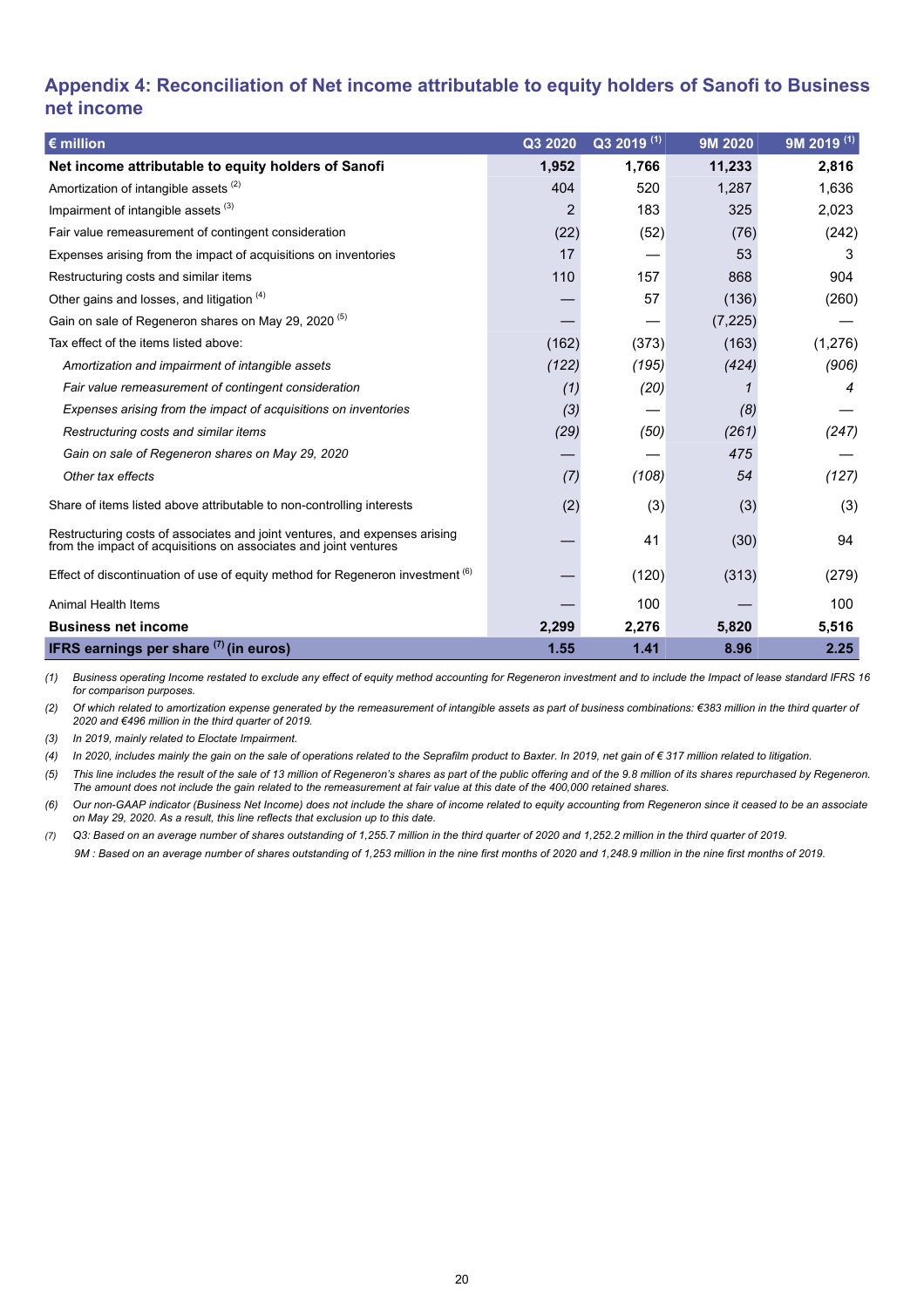# <span id="page-20-0"></span>**Appendix 5: Change in net debt**

| $\epsilon$ million                                                                                                                       | 9M 2020 | (1)<br>9M 2019 |
|------------------------------------------------------------------------------------------------------------------------------------------|---------|----------------|
| <b>Business net income</b>                                                                                                               | 5,820   | 5,516          |
| Depreciation & amortization & impairment of property, plant and equipment and software                                                   | 1,125   | 1,157          |
| Other non-cash items                                                                                                                     | 592     | 651            |
| Operating cash flow before change in working capital                                                                                     | 7,537   | 7,324          |
| Changes in Working Capital                                                                                                               | (933)   | (1,365)        |
| Acquisitions of property, plant and equipment and software                                                                               | (847)   | (992)          |
| Free cash flow before restructuring, acquisitions and disposals                                                                          | 5,757   | 4,967          |
| Acquisitions of intangibles assets, investments and other long-term financial assets (2)                                                 | (447)   | (464)          |
| Restructuring costs and similar items paid                                                                                               | (660)   | (917)          |
| Proceeds from disposals of property, plant and equipment, intangible assets and other non-<br>current assets net of taxes <sup>(2)</sup> | 802     | 317            |
| Free cash flow                                                                                                                           | 5,452   | 3,903          |
| Acquisitions of investments in consolidated undertakings including<br>assumed debt <sup>(3)</sup>                                        | (5,767) |                |
| Proceeds from disposals of assets net of taxes <sup>(3)</sup>                                                                            |         | 672            |
| Proceeds from Sale of Regeneron Shares on May 29,2020 net of taxes                                                                       | 10,332  |                |
| Net cash flow from the swap between BI- CHC and Sanofi Animal Health business                                                            |         | 105            |
| <b>Issuance of Sanofi shares</b>                                                                                                         | 194     | 107            |
| Acquisition of treasury shares                                                                                                           | (361)   | (9)            |
| Dividends paid to shareholders of Sanofi                                                                                                 | (3,937) | (3,834)        |
| Other items                                                                                                                              | (450)   | (226)          |
| Change in net debt                                                                                                                       | 5.463   | 718            |
| <b>Beginning of period</b>                                                                                                               | 15,107  | 17,628         |
| <b>Closing of net debt</b>                                                                                                               | 9,644   | 16,910         |

*(1) Excluding any effect of equity method accounting for Regeneron investment and including the impact of lease standard IFRS 16, for comparison purposes.*

*(2) Free cash flow includes investments and divestments not exceeding a cap of €500 million per transaction (inclusive of all payments related to the transaction).*

*(3) Includes transactions that are above a cap of €500 million per transaction (inclusive of all payments related to the transaction).*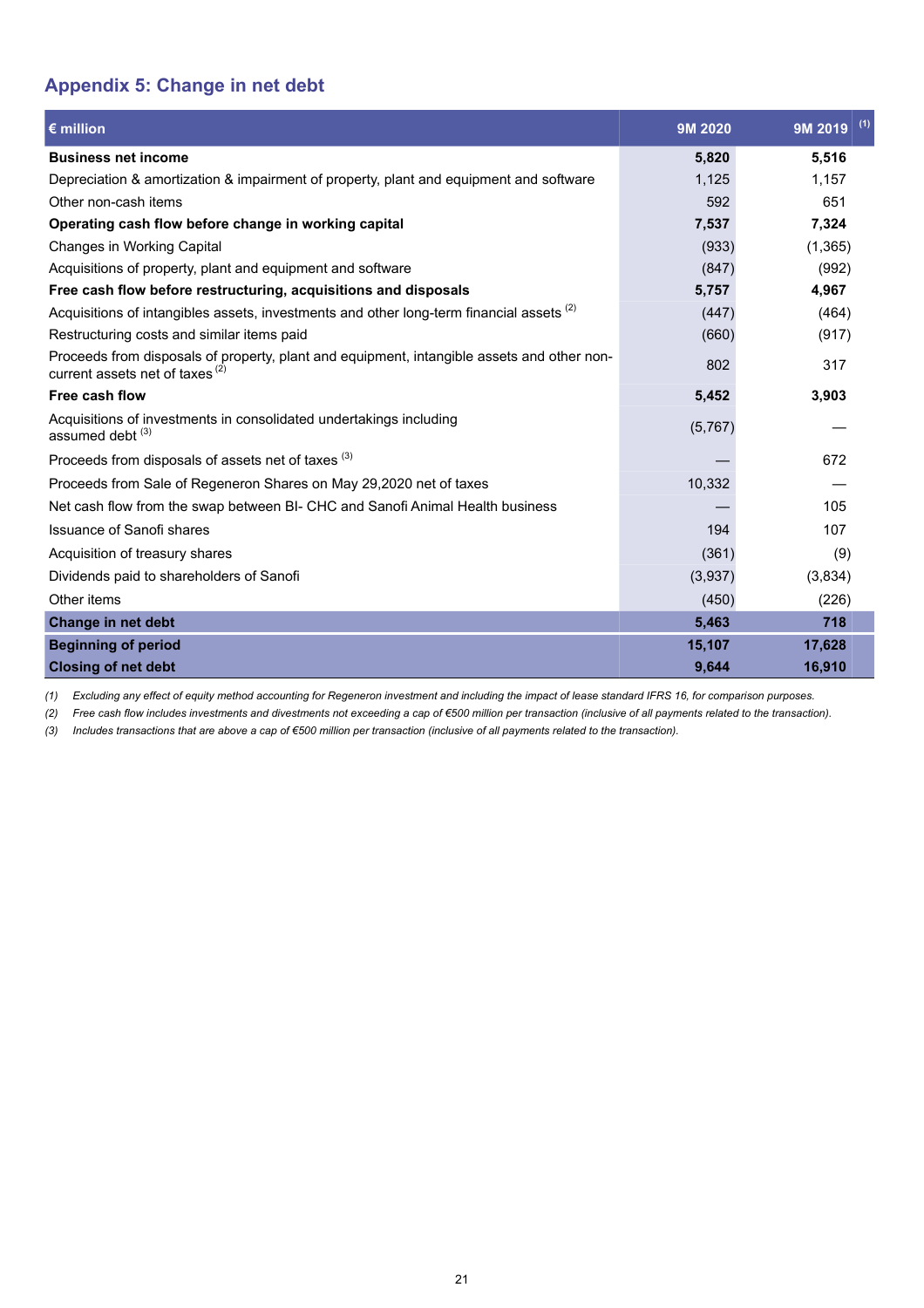# **Appendix 6: Currency sensitivity**

### **2020 business EPS currency sensitivity**

| <b>Currency</b>       | <b>Variation</b> | <b>Business EPS Sensitivity</b> |
|-----------------------|------------------|---------------------------------|
| U.S. Dollar           | $+0.05$ USD/EUR  | -EUR 0.13                       |
| Japanese Yen          | +5 JPY/EUR       | -EUR 0.02                       |
| Chinese Yuan          | $+0.2$ CNY/EUR   | -EUR 0.02                       |
| <b>Brazilian Real</b> | $+0.4$ BRL/EUR   | -EUR $0.01$                     |
| <b>Russian Ruble</b>  | $+10$ RUB/EUR    | -EUR $0.03$                     |

## **Currency exposure on Q3 2020 sales**

| <b>Currency</b>       | Q3 2020 |
|-----------------------|---------|
| US\$                  | 43.0%   |
| Euro $\epsilon$       | 20.9%   |
| Chinese Yuan          | 6.5%    |
| Japanese Yen          | 4.1%    |
| <b>Brazilian Real</b> | 1.8%    |
| Canadian \$           | 1.6%    |
| <b>British Pound</b>  | 1.4%    |
| Mexican Peso          | 1.4%    |
| <b>Russian Ruble</b>  | 1.3%    |
| Turkish Lyra          | 1.2%    |
| <b>Others</b>         | 16.8%   |

## **Currency average rates**

|         | Q3 2019 | Q3 2020 | <b>Change</b> |
|---------|---------|---------|---------------|
| €/\$    | 1.11    | 1.17    | $+5.2%$       |
| €/Yen   | 119.33  | 124.05  | $+4.0%$       |
| €/Yuan  | 7.81    | 8.09    | $+3.6%$       |
| €/Real  | 4.42    | 6.29    | $+42.4%$      |
| €/Ruble | 71.86   | 86.28   | $+20.1%$      |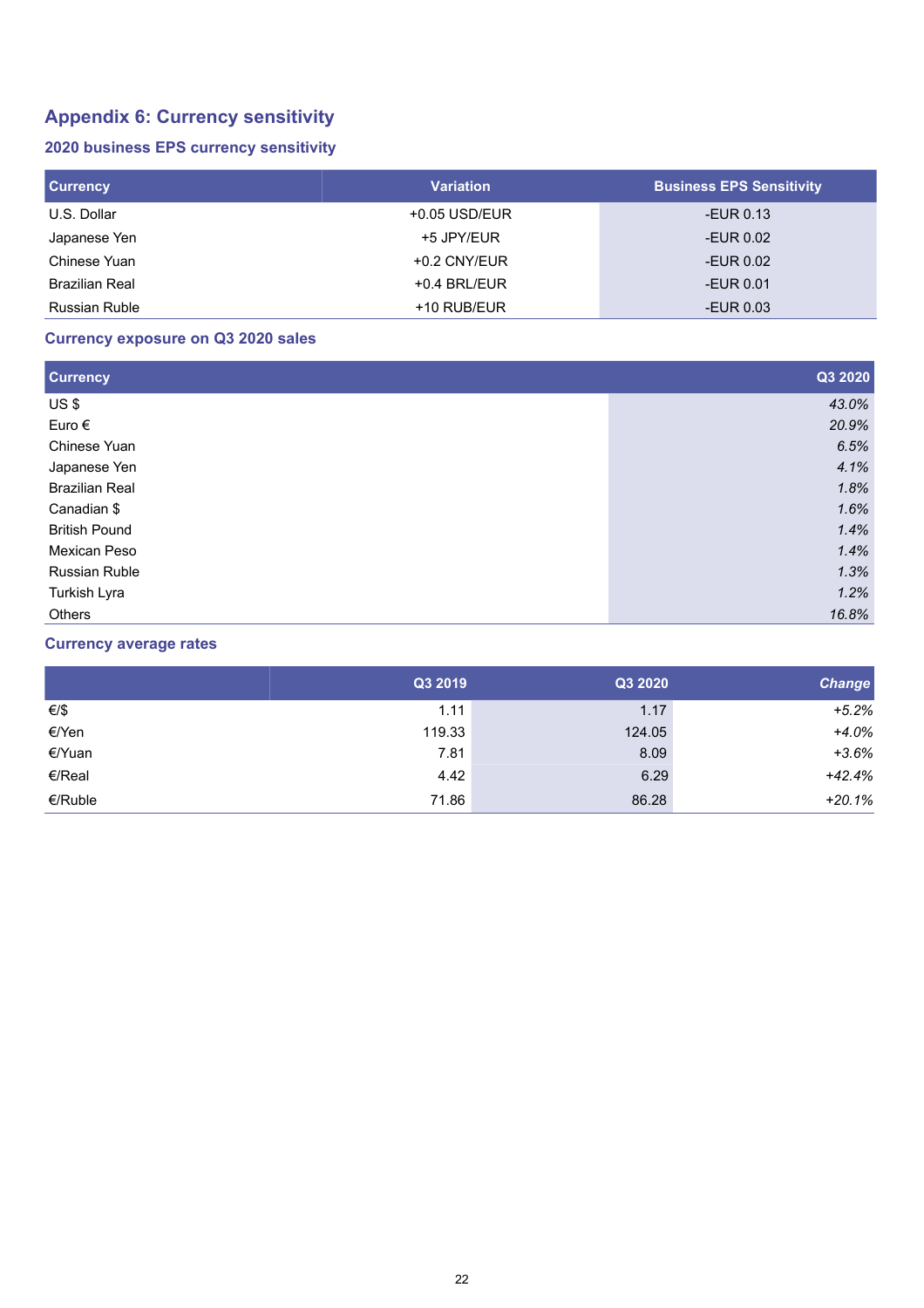# <span id="page-22-0"></span>**Appendix 7: Definitions of non-GAAP financial indicators**

#### **Company sales at constant exchange rates (CER)**

When we refer to changes in our net sales "at constant exchange rates" (CER), this means that we exclude the effect of changes in exchange rates.

We eliminate the effect of exchange rates by recalculating net sales for the relevant period at the exchange rates used for the previous period.

**Reconciliation of net sales to Company sales at constant exchange rates for the third quarter and the first nine months of 2020**

| $\epsilon$ million                                 | Q3 2020 | 9M 2020 |
|----------------------------------------------------|---------|---------|
| <b>Net sales</b>                                   | 9.479   | 26,659  |
| Effect of exchange rates                           | (561)   | (665)   |
| <b>Company sales at constant</b><br>exchange rates | 10.040  | 27,324  |

#### **Business net income**

Sanofi publishes a key non-GAAP indicator. Following the Regeneron shares transaction that was completed on May 29, 2020, the definition of the non-GAAP financial measure "Business net income" has been revised such that *Share of profit/(loss) from investments accounted for using the equity method* excludes the effects of applying the equity method to the investment in Regeneron. The comparative periods of 2019 presented have been restated to reflect that adjustment.

Business net income is defined as net income attributable to equity holders of Sanofi excluding:

- amortization of intangible assets,
- impairment of intangible assets,
- fair value remeasurement of contingent consideration related to business combinations or to disposals,
- other impacts associated with acquisitions (including impacts of acquisitions on associates and joint ventures),
- restructuring costs and similar items $(1)$ ,
- other gains and losses (including gains and losses on disposals of non-current assets<sup>(1)</sup>),
- $\bullet$  costs or provisions associated with litigation<sup>(1)</sup>,
- *•* gain on Regeneron investment as a result of the transaction completed on May 29, 2020 (the amount does not include the gain related to the remeasurement at fair value at this date of the 400,000 retained shares),
- tax effects related to the items listed above as well as effects of major tax disputes,
- *•* effect of equity method accounting for Regeneron investment (excluded from Business net income as a consequence of the sale of the entire equity investment in Regeneron (with the exception of 400,000 shares retained by Sanofi) on May 29th 2020,
- net income attributable to non-controlling interests related to the items listed above.

*(1) Reported in the line items Restructuring costs and similar items and Gains and losses on disposals, and litigation, which are defined in Notes B.19. and B.20. to our consolidated financial statements.*

#### **Free cash flow**

Free cash flow is a non-GAAP financial indicator which is reviewed by our management, and which we believe provides useful information to measure the net cash generated from the Company's operations that is available for strategic investments<sup>1</sup> (net of divestments<sup>1</sup>), for debt repayment, and for capital return to shareholders. Free Cash Flow is determined from the Business Net Income adjusted for depreciation, amortization and impairment, share of profit/loss in associates and joint ventures net of dividends received, gains & losses on disposals, net change in provisions including pensions and other post-employment benefits, deferred taxes, share-based expense and other non-cash items. It comprises net changes in working capital, capital expenditures and other asset acquisitions<sup>2</sup> net of disposal proceeds<sup>2</sup>, and payments related to restructuring and similar items. Free cash flow is not defined by IFRS and it is not a substitute measure for the IFRS aggregate net cash flows in operating activities.

*<sup>1</sup>Amount of the transaction above a cap of €500 million per transaction (inclusive of all payments related to the transaction).*

*<sup>2</sup>Not exceeding a cap of €500 million per transaction (inclusive of all payments related to the transaction).*